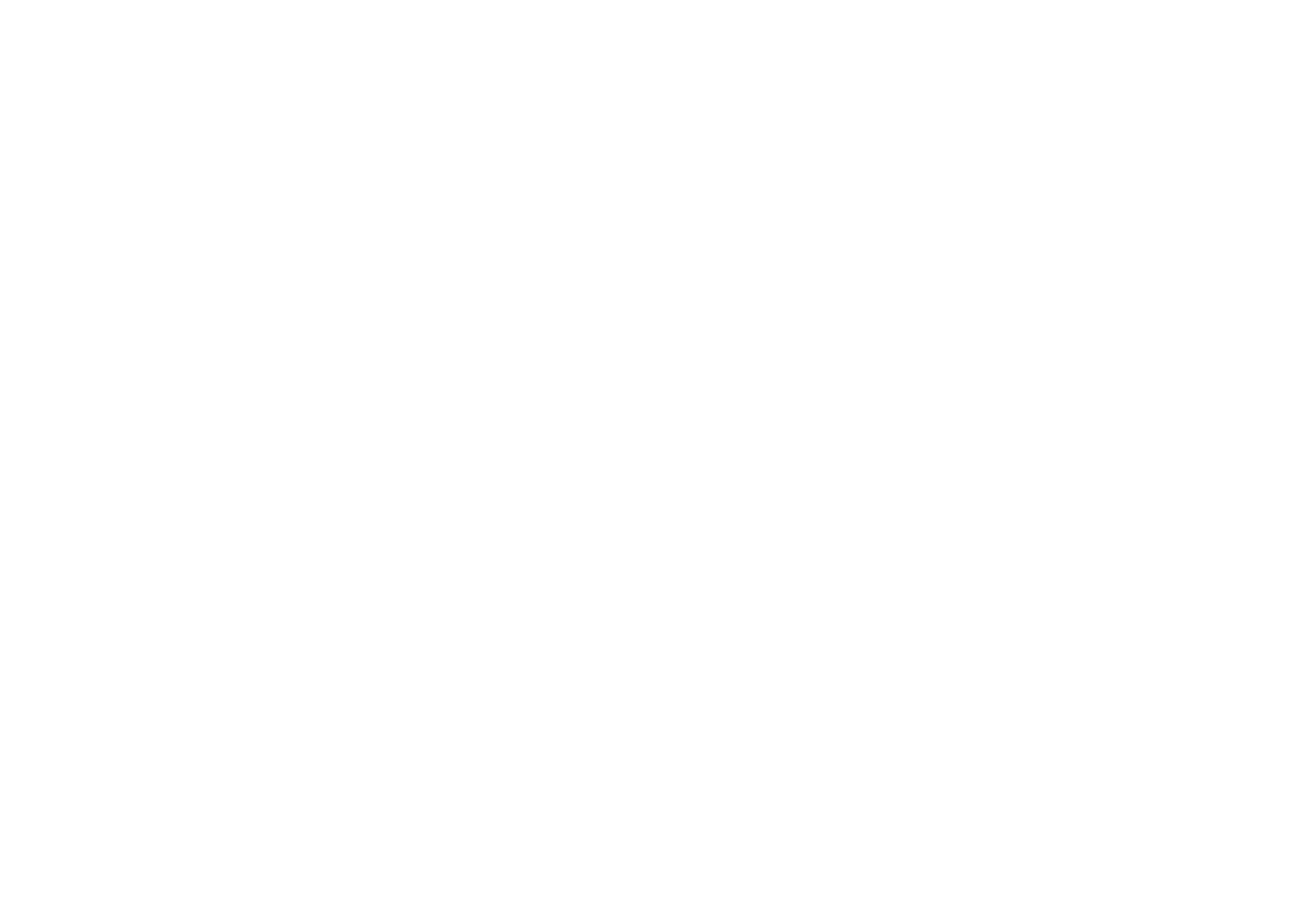#### **Preface**

**2020 -** *Key figures*

**Collection management**

**Archives supervision & advice**

**Digitisation**

**Service to the Public**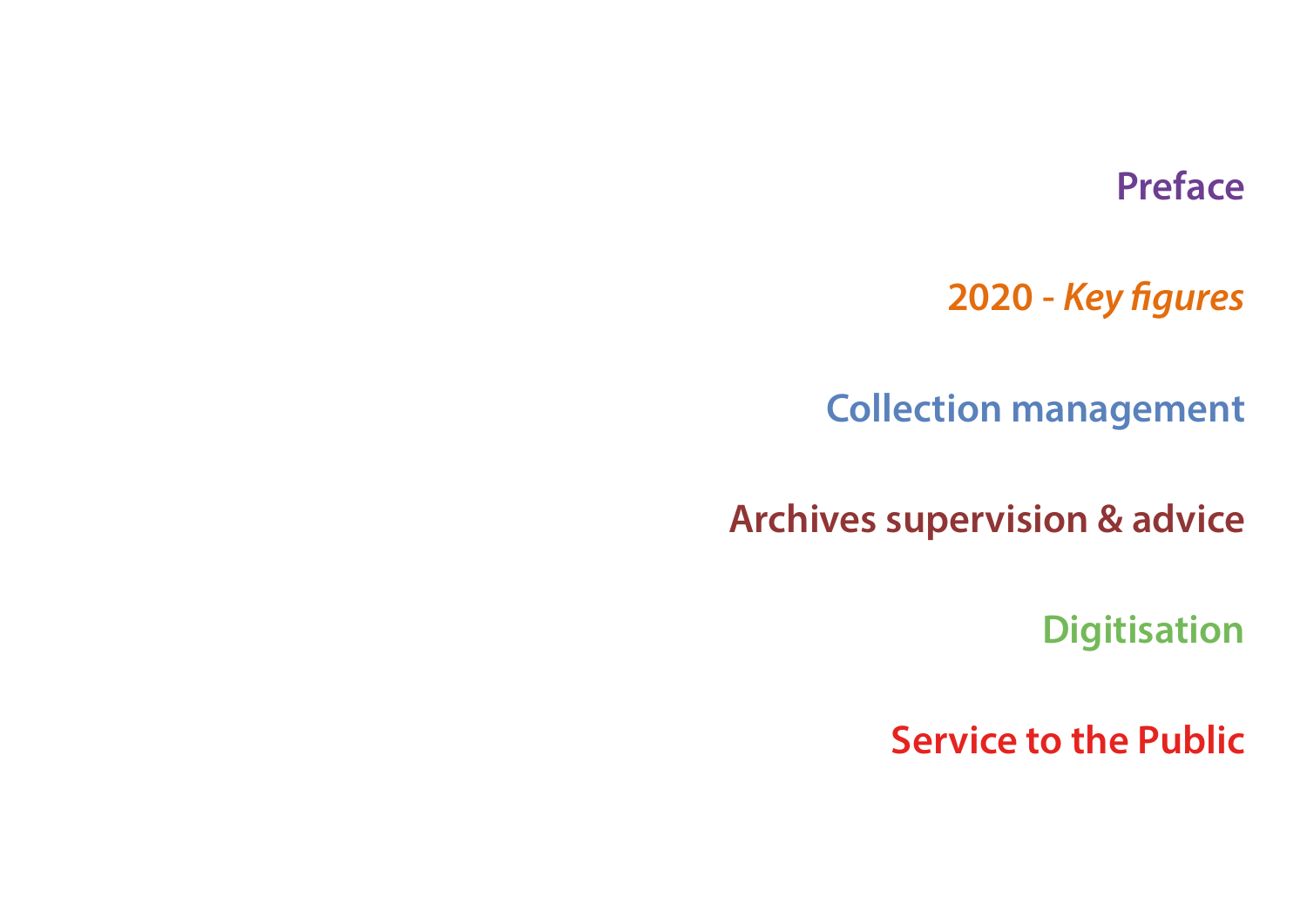#### **Preface**

It goes without saying that also for the State Archives 2020 was no ordinary working year. In March, archival institutions across Europe closed their doors to the public one by one. In Belgium, this occurred on 13 March 2020. The State Archives closed its reading rooms and entered a period of minimal services. The reopening took place in two steps: On Tuesday, 26 May 2020 for students and doctoral candidates, and on 16 June 2020 for the large public – always in compliance with applicable health regulations of course. Reading rooms were then closed for a second time in fall, more precisely on 26 October in Brussels and on 3 November in the rest of the country. About a month later, on 1 December, students, doctoral candidates and those who carry out archival research by virtue of their profession were admitted to the State Archives again, while other user groups had to wait until 5 January 2021.

All State Archives services could at all times be contacted however, for handling of correspondence, follow-up of reproduction orders, access to buildings for essential maintenance work, etc. And behind the scenes, no effort was spared to make records accessible online for research. *Retroconversion* – that is to say the conversion of analogue finding aids such as printed inventories into digital documents – was stepped up in 2020. More emphasis was also placed on making an ever increasing number of digitised records available online. Thanks to the ArchPoll online inquiry (30 March–9 April), users were able to have their say in which digitised records should get published online first.

In our new series Podcast@home, archivists shed light on the contents and possible uses of well-known and lesser known records kept at the State Archives. You can watch all videos on the YouTube channel of the State Archives!

The exceptional situation we are all living through has also left a trace in the annual figures: less visits to the reading rooms, hardly any public events, less transfers of records to the State Archives, etc. But: Improved digital access to the archives. The figures presented hereafter reflect the core business of our personnel working at the repositories in Brussels, Flanders and Wallonia, and at some of the Central Services. Nevertheless, a great many of services and activities carried out both on site and online are not taken into account in the annual facts and figures, for example in the departments of communication, digital archiving, and international relations, and the (scientific) activities deployed by the different directorates and the Data Protection Officer. For this reason, the criteria for measuring our activities shall be re-assessed in 2021.

Furthermore, the descriptions of our activities are very broad and therefore cover a large array of products and services. For example, the heading 'Articles/ publications' covers both short articles for the large public as well as extensive research papers.

It is thus our pleasure to invite all interested readers to visit our website www.arch.be in order to discover the vast diversity of tasks carried out by the State Archives and the scores of services and publications on offer. We hope that the present Facts & Figures 2020 encourage you to do so.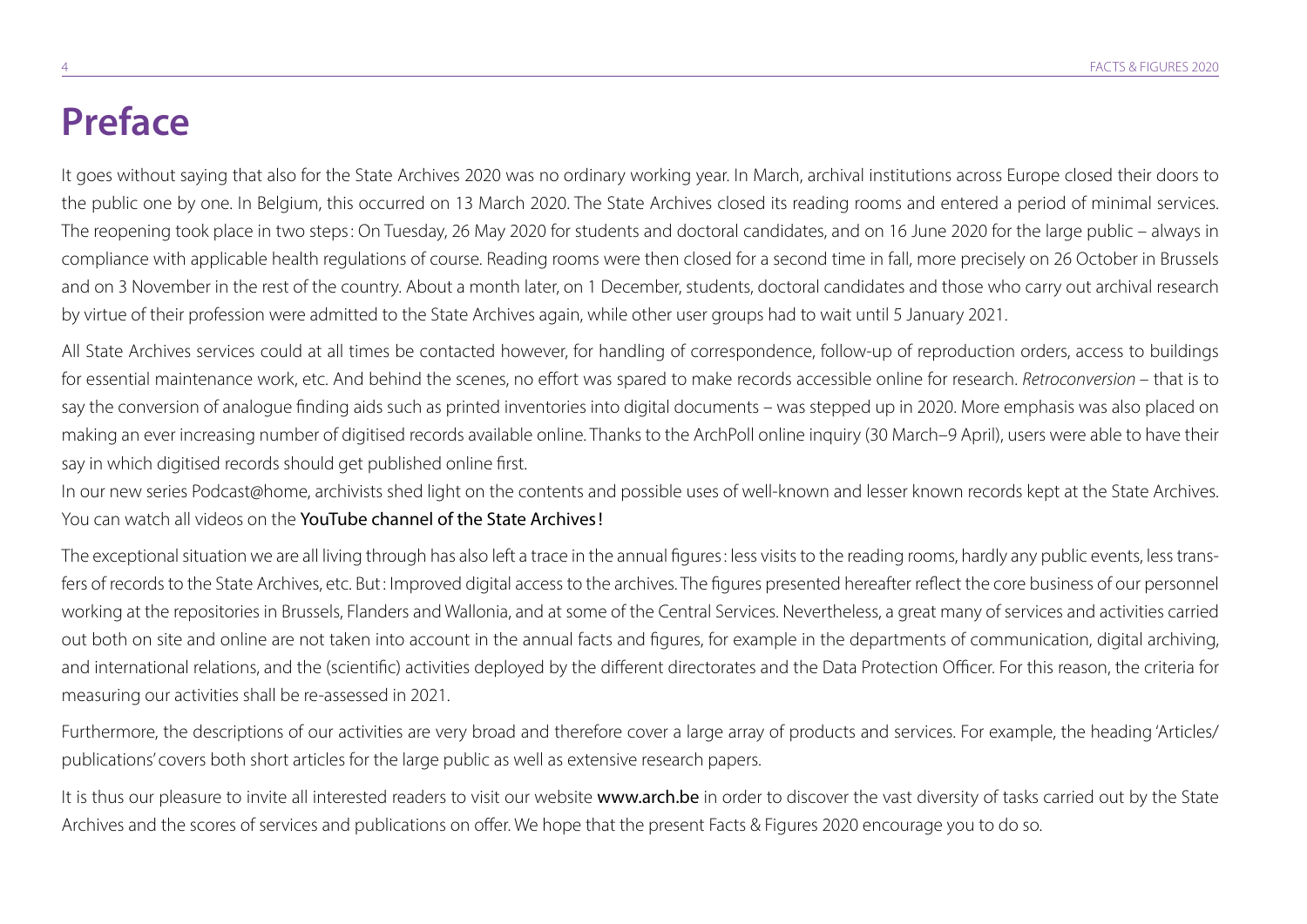## **2020 -** *Key figures*

|                                               |                                                            | 2020        | 2019        | 2018            |
|-----------------------------------------------|------------------------------------------------------------|-------------|-------------|-----------------|
|                                               | Personnel Members                                          | 259         | 266         | 269             |
| Personnel                                     | Full Time Equivalents (FTE)                                | 227         | 233         | 238             |
|                                               | Number of Volunteers                                       | 169         | 231         | 123             |
| Volunteers                                    | Number of work hours (online work not included)            | 19,106      | 37,916      | 19,738          |
| Archive accretion                             | linear metres                                              | 5.949       | 7.199       | 8.023           |
| Paper archives managed (cumulated figures)    | linear metres                                              | 357,709     | 351,760     | 344,561         |
| Archives described                            | linear metres of described archives                        | 3,813       | 3,614       | 5,008           |
|                                               | Inspection visits                                          | 454         | 710         | 656             |
| Archives supervision                          | Published disposal lists                                   | 21          | 40          | 10 <sup>1</sup> |
|                                               | Linear metres of archives approved for destruction         | 26,171      | 35,275      | 37,216          |
|                                               | Reader cards                                               | 2.945       | 5,270       | 5,149           |
| Reading room attendance                       | Work visits to the reading room                            | 17,413      | 31,782      | 28,253          |
|                                               | Number of archive documents charged out in reading room    | 64,906      | 94,088      | 101,023         |
|                                               | Number of publications                                     | 103         | 99          | 135             |
| Publications (edited by the State Archives)   | Number of pages published                                  | 8.746       | 11,458      | 12600           |
|                                               | Number of digital items (cumulated figures)                | 25,934,533  | 25,426,305  | 23,986,609      |
| Archives: digitised items                     | Volume of digital items (in terabytes) (cumulated figures) | 403         | 389         | 360             |
|                                               | Archive blocks                                             | 31,834      | 28,048      | 27,046          |
| Archives described via our System of Archives | Archive units                                              | 15,902,745  | 15,332,136  | 14,759,354      |
| Management (SAM) (cumulated figures)          | Finding aids                                               | 25,176      | 24,142      | 23,155          |
|                                               | Archive producers                                          | 41,872      | 39,769      | 39,156          |
|                                               | Search persons: names listed                               | 38,661,022  | 35,120,798  | 34,348,934      |
| Search engines (cumulated figures)            | Search archives - digital finding aids                     | 15,900      | 13,759      | 12,470          |
|                                               | Unique visitors                                            | 344.072     | 302,565     | 290,036         |
| www.arch.be                                   | Pages viewed                                               | 1,369,386   | 1,245,153   | 1,281,989       |
|                                               | Unique visitors                                            | 591,952     | 535,124     | 521,540         |
| search.arch.be                                | Pages viewed                                               | 148,979,901 | 132,825,544 | 119,223,173     |
|                                               | Unique visitors                                            | 79.764      | 48,954      | 41,184          |
| www.cegesoma.be                               | Pages viewed                                               | 205,576     | 183,301     | 171,105         |
| Facebook pages                                | "Likes" (cumulated figures)                                | 15,367      | 13,144      | 11,226          |
| Newsletters                                   | Subscribers (cumulated figures)                            | 14,030      | 13,403      | 12,864          |
| YouTube                                       | Number of views                                            | 32,086      | 19,654      | 23,800          |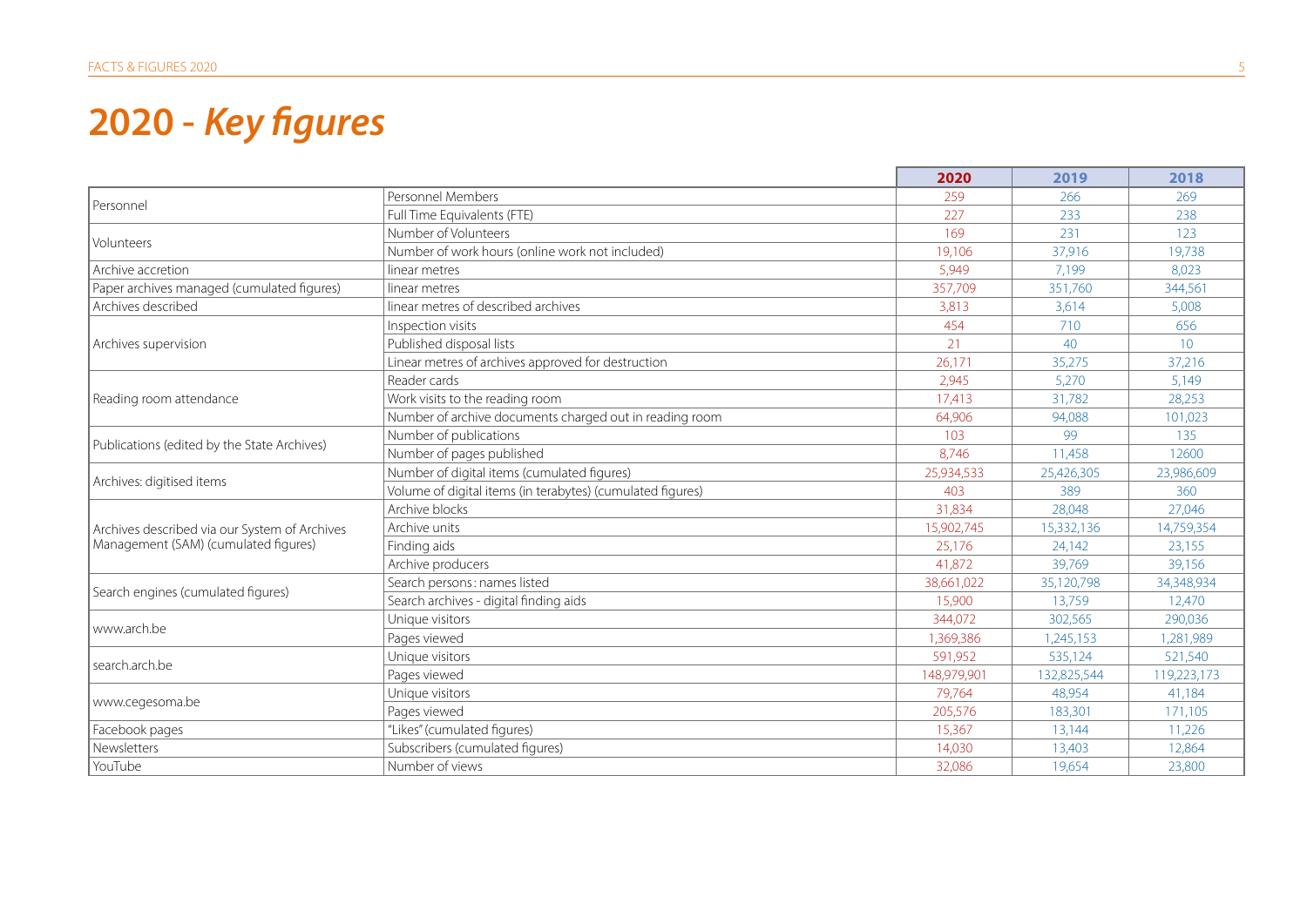# **Collection management**

#### **Archives**

| <b>ACQUISITIONS PER ARCHIVES REPOSITORY</b><br>(in linear metres) | 2020     | 2019     | 2018           |
|-------------------------------------------------------------------|----------|----------|----------------|
| <b>O.D. 1 - State Archives in Flanders</b>                        | 3,074.27 | 1,466    | 2,624          |
| Antwerp - Beveren                                                 | 1,115.49 | 288.20   | 244            |
| <b>Bruges</b>                                                     | 324.35   | 323.45   | 1,004          |
| Ghent                                                             | 275.35   | 681.65   | 783            |
| Hasselt                                                           | 444.58   | 34.30    | 69             |
| Kortrijk                                                          | 96.09    | 38.30    | 149            |
| Leuven                                                            | 818.41   | 99.88    | 375            |
| O.D. 2 - State Archives in Wallonia                               | 1,784.33 | 3,622    | 2,826          |
| Arlon (Saint-Hubert included)                                     | 108.75   | 187.87   |                |
| Liège                                                             | 92.48    | 795.30   | 570            |
| Louvain-la-Neuve                                                  | 155.5    | 145.16   | 108            |
| Mons                                                              | 827.45   | 1,372.87 | 879            |
| Namur                                                             | 366.85   | 950.21   | 922            |
| Tournai                                                           | 20.3     | 84.95    | 37             |
| Eupen                                                             | 213      | 85.80    | 310            |
| <b>O.D. 3 - State Archives in Brussels</b>                        | 1,087.96 | 2,088    | 2,566          |
| NAB - Section $4 +$ Section $5*$                                  | 596.33   | 1,153.10 | 1,678          |
| NAB <sub>2</sub>                                                  | 463.13   | 713.50   | 652            |
| Archives of the Royal Palace                                      | 1.5      | 11.00    | 69             |
| State Archives in Brussels                                        | 27       | 209.47   | 167            |
| Archives Service for War Victims                                  | $\Omega$ | 1.40     |                |
| O.D. 4 - CegeSoma                                                 | 2.36     | 23       | $\overline{ }$ |
| <b>TOTAL ACCRUAL</b>                                              | 5,949    | 7,199    | 8,023          |
| <b>TOTAL OF MANAGED ARCHIVES</b>                                  | 357,709  | 351,760  | 344,561        |

\* Section 4 : Archives of Ancien Regime - Service to the public - Restoration workshop - Library ; Section 5: Contemporary Archives.

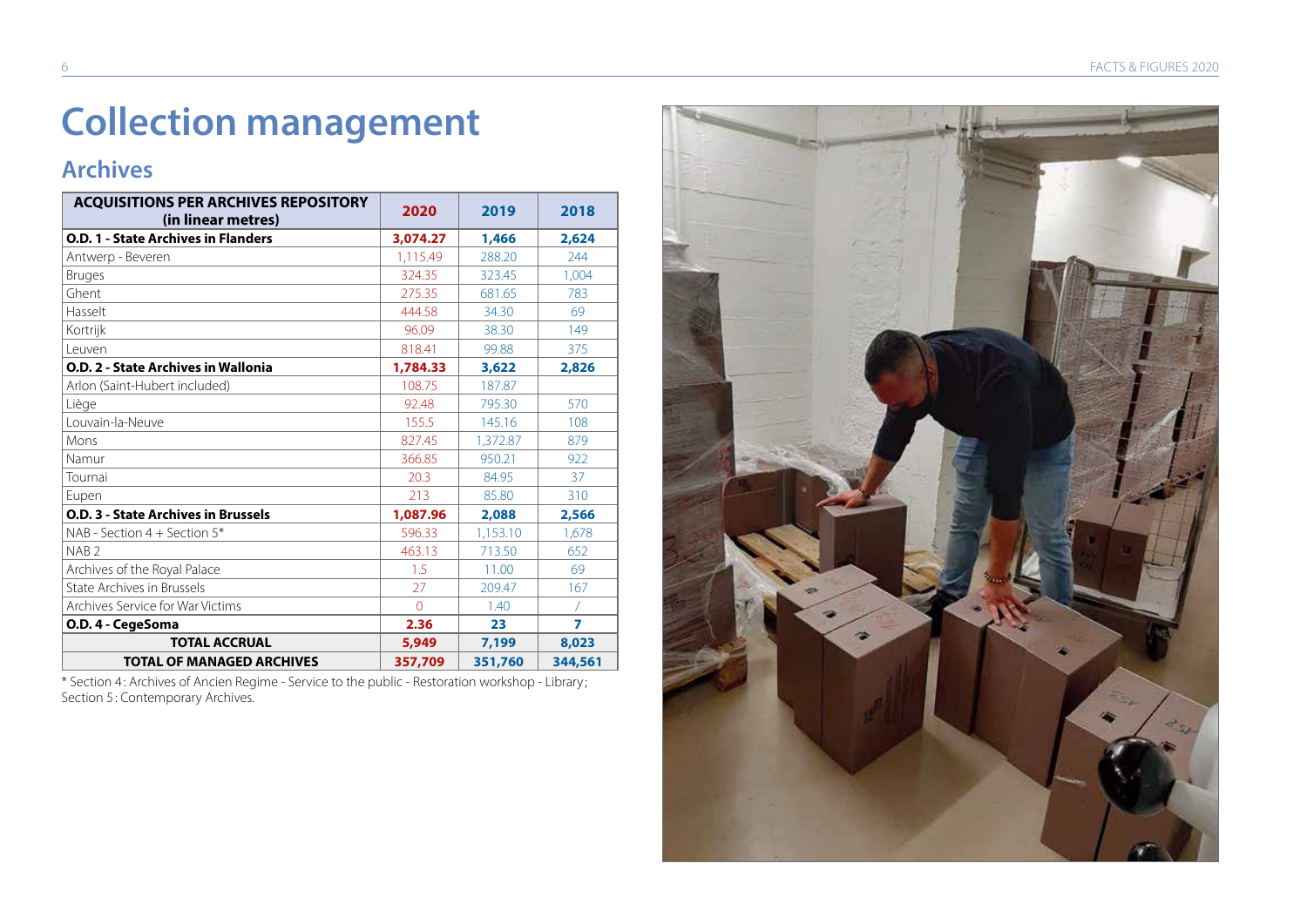| <b>ANALYSIS OF ACCRUAL</b>                                               | O.D.1 - Flanders | O.D.2 - Wallonia | O.D.3 - Brussels | O.D.4 - CegeSoma | <b>TOTAL</b> |
|--------------------------------------------------------------------------|------------------|------------------|------------------|------------------|--------------|
| <b>Public archive producers</b>                                          | 2,860.89         | 1,642.05         | 1,008.13         | $\Omega$         | 5,511.07     |
| Legal deposit                                                            | 2,767.15         | 1,152.13         | 1,008.13         | $\Omega$         | 4.927.41     |
| Deposit                                                                  | 93.74            | 488.37           | $\mathbf{0}$     | $\mathbf{0}$     | 582.11       |
| Restitution / donation                                                   | $\overline{0}$   | 1.55             | $\overline{0}$   | $\overline{0}$   | 1.55         |
| Acquisition                                                              | $\Omega$         | 0.00             | $\mathbf 0$      | $\Omega$         | 0.00         |
| <b>Private archive producers</b>                                         | 213.38           | 142.28           | 79.83            | 2.36             | 437.85       |
| Deposit                                                                  | 177.87           | 67.83            |                  | $\Omega$         | 246.70       |
| Donation                                                                 | 35.51            | 74.20            | 78.83            | 2.36             | 190.90       |
| Acquisition                                                              | $\mathbf{0}$     | 0.25             | $\overline{0}$   | $\overline{0}$   | 0.25         |
|                                                                          |                  |                  |                  |                  |              |
| <b>Public-sector archives until 1795</b>                                 | 2.40             | 0.38             | $\mathbf{0}$     | $\mathbf 0$      | 2.78         |
| <b>Public-sector archives from 1795</b>                                  | 2,271.79         | 1,372.82         | 1,008.13         | $\mathbf 0$      | 4,652.74     |
| Courts and tribunals                                                     | 802.78           | 372.98           | 26               | $\overline{0}$   | 1,201.76     |
| Central departments of national/federal government                       | 0                | 0                | 858.13           | $\overline{0}$   | 858.13       |
| Central departments of community and regional governments                | $\overline{0}$   | $\Omega$         | $\overline{0}$   | $\overline{0}$   | 0.00         |
| External services and public institutions of federal government          | 1,084.77         | 688.05           | 124              | $\overline{0}$   | 1,896.82     |
| External services and public institutions of federated entities          | 2.00             | 1.50             | $\overline{0}$   | $\Omega$         | 3.50         |
| Provinces                                                                | 208.50           | 10.87            | $\mathcal{O}$    | $\overline{0}$   | 219.37       |
| Regional and supra-local administrations                                 | 80.00            | 7.27             | $\Omega$         | $\overline{0}$   | 87.27        |
| Municipalities and local administrations                                 | 93.74            | 292.15           | $\overline{0}$   | $\overline{0}$   | 385.89       |
| <b>Notarial archives</b>                                                 | 235.70           | 191.06           | $\mathbf 0$      | $\mathbf 0$      | 426.76       |
| Archives from private organisations                                      | 210.43           | 125.34           | 79.83            | 2.36             | 417.96       |
| Church organisations                                                     | 177.92           | 43.15            |                  | $\Omega$         | 222.07       |
| Private organisations, associations, businesses                          | 15.50            | 6.23             | 29               | 1.50             | 52.23        |
| Families and private individuals                                         | 17.01            | 75.96            | 49.83            | 0.86             | 143.66       |
| <b>Collections</b>                                                       | 353.95           | 94.73            | $\mathbf 0$      | $\mathbf 0$      | 448.68       |
| Church registers (and repertories) + Civil status registers (and tables) | 351.00           | 90.10            | $\overline{0}$   | $\overline{0}$   | 441.10       |
| Other document collections                                               | 2.95             | 4.63             | $\Omega$         | $\Omega$         | 7.58         |
| <b>TOTAL 2020</b>                                                        | 3,074.27         | 1,784.33         | 1,087.96         | 2.36             | 5,948.92     |
| <b>TOTAL 2019</b>                                                        | 1,466            | 3,622            | 2,088            | 23               | 7,199        |
| <b>TOTAL 2018</b>                                                        | 2,624            | 2,826            | 2,566            | $\overline{7}$   | 8,023        |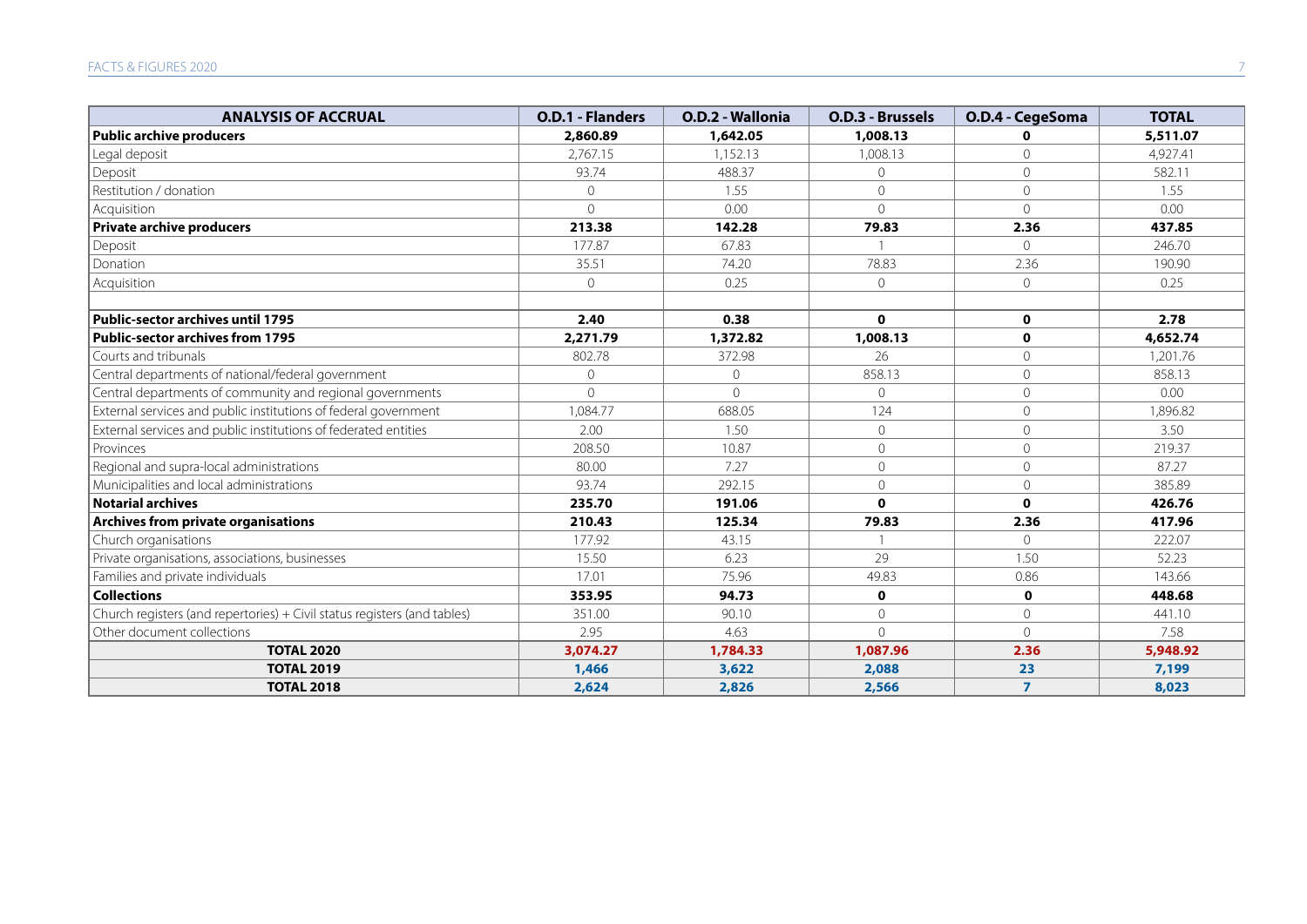#### **Archive accretion**

**Public/Private**



**Public archive producers** Private archive producers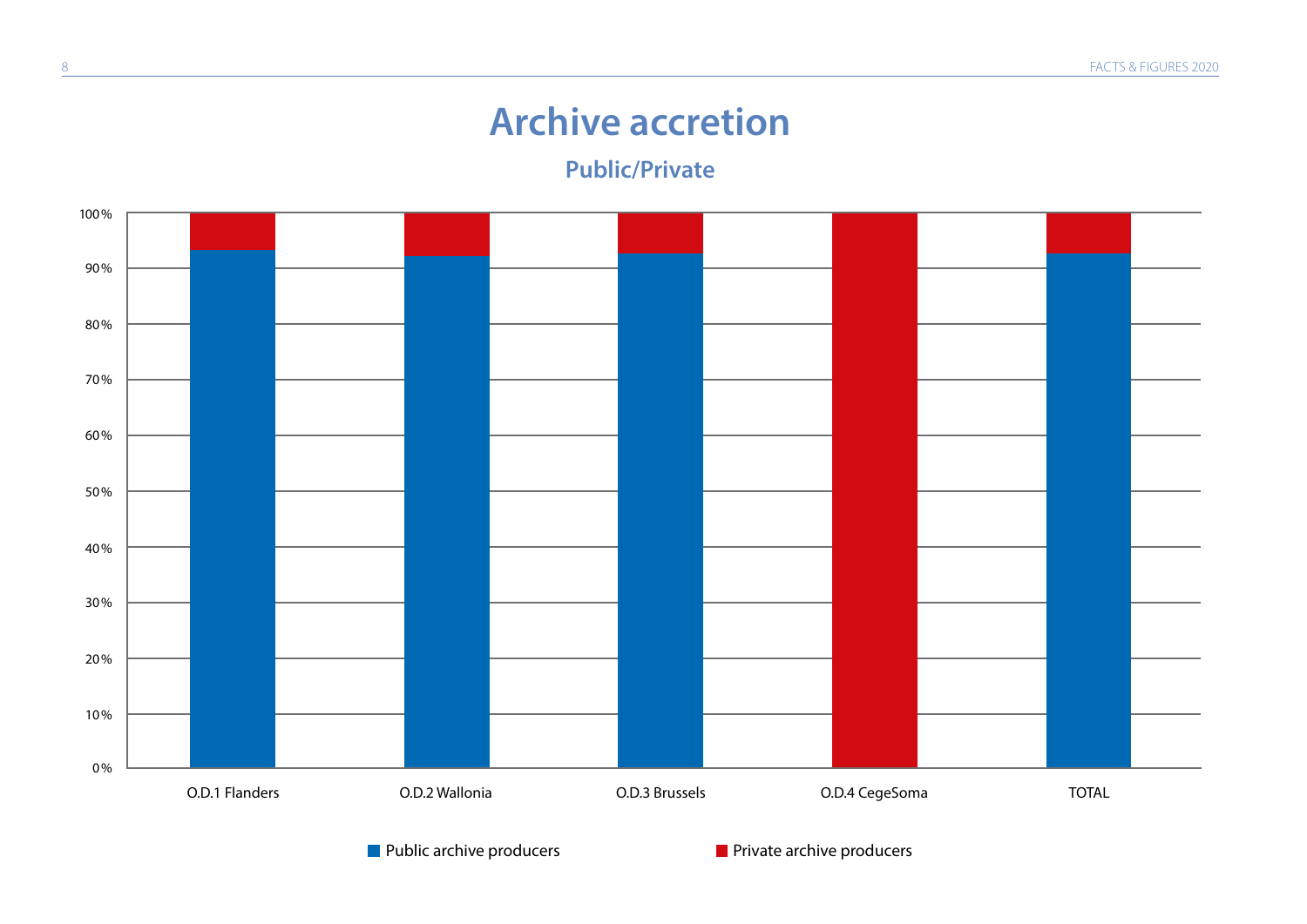### **Archive accretion**

**Type of accretion**

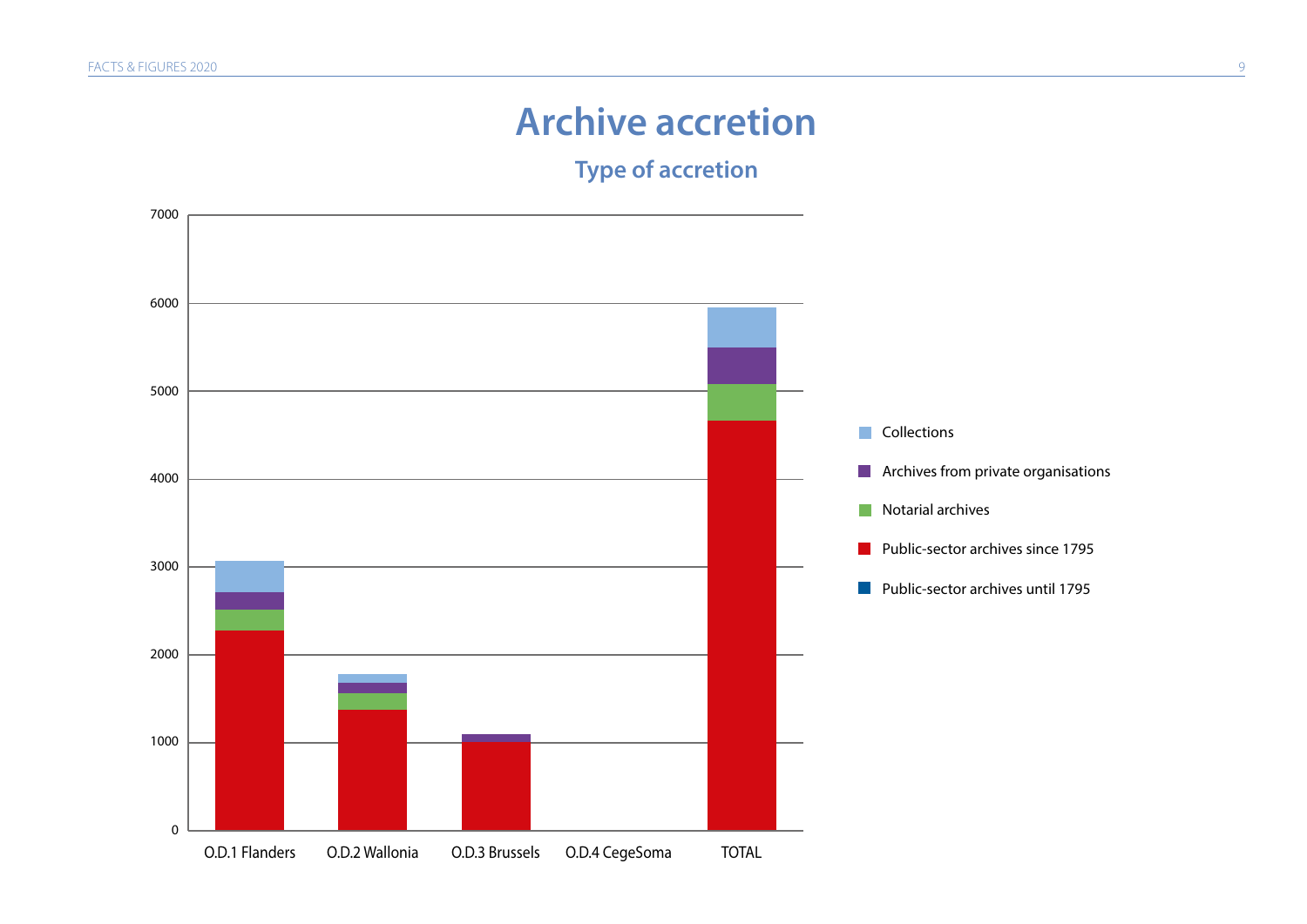| <b>ARCHIVAL DESCRIPTION</b>                   | <b>Archives described</b><br>(linear metres) | <b>Online finding aids</b> |
|-----------------------------------------------|----------------------------------------------|----------------------------|
| <b>O.D. 1 - State Archives</b><br>in Flanders | 2,150                                        | 1,077                      |
| Antwerp - Beveren                             | 152.25                                       | 289                        |
| <b>Bruges</b>                                 | 692.75                                       | 77                         |
| Ghent                                         | 96.21                                        | 545                        |
| Hasselt                                       | 717.5                                        | 100                        |
| Kortrijk                                      | 153.41                                       | 15                         |
| Leuven                                        | 337.61                                       | 51                         |
| O.D. 2 - State Archives<br>in Wallonia        | 1,455                                        | 3,598                      |
| Arlon (Saint-Hubert included)                 | 62.00                                        | 523                        |
| Liège                                         | 177.45                                       | 2,631                      |
| Louvain-la-Neuve                              | 145.00                                       | 139                        |
| Mons                                          | 444.65                                       | 86                         |
| Namur                                         | 379.15                                       | 71                         |
| Tournai                                       | 8.50                                         | 24                         |
| Eupen                                         | 238.60                                       | 124                        |
| <b>O.D. 3 - State Archives</b><br>in Brussels | 207                                          | 122                        |
| NAB - Section 4                               | 15.00                                        | $\Omega$                   |
| NAB - Section 5                               | 55.70                                        | 6                          |
| NAB <sub>2</sub>                              | 80.00                                        | 3                          |
| Archives of the Royal Palace                  | 35.00                                        | $\Omega$                   |
| State Archives in Brussels                    | 21.57                                        | 113                        |
| Archives Service for War Victims              | 0.00                                         | $\Omega$                   |
| O.D. 4 - CegeSoma                             | 1                                            | $\bf{0}$                   |
| <b>TOTAL 2020</b>                             | 3,813                                        | 4,797                      |
| <b>TOTAL 2019</b>                             | 3,614                                        | 1,343                      |
| <b>TOTAL 2018</b>                             | 5,008                                        | 1,889                      |

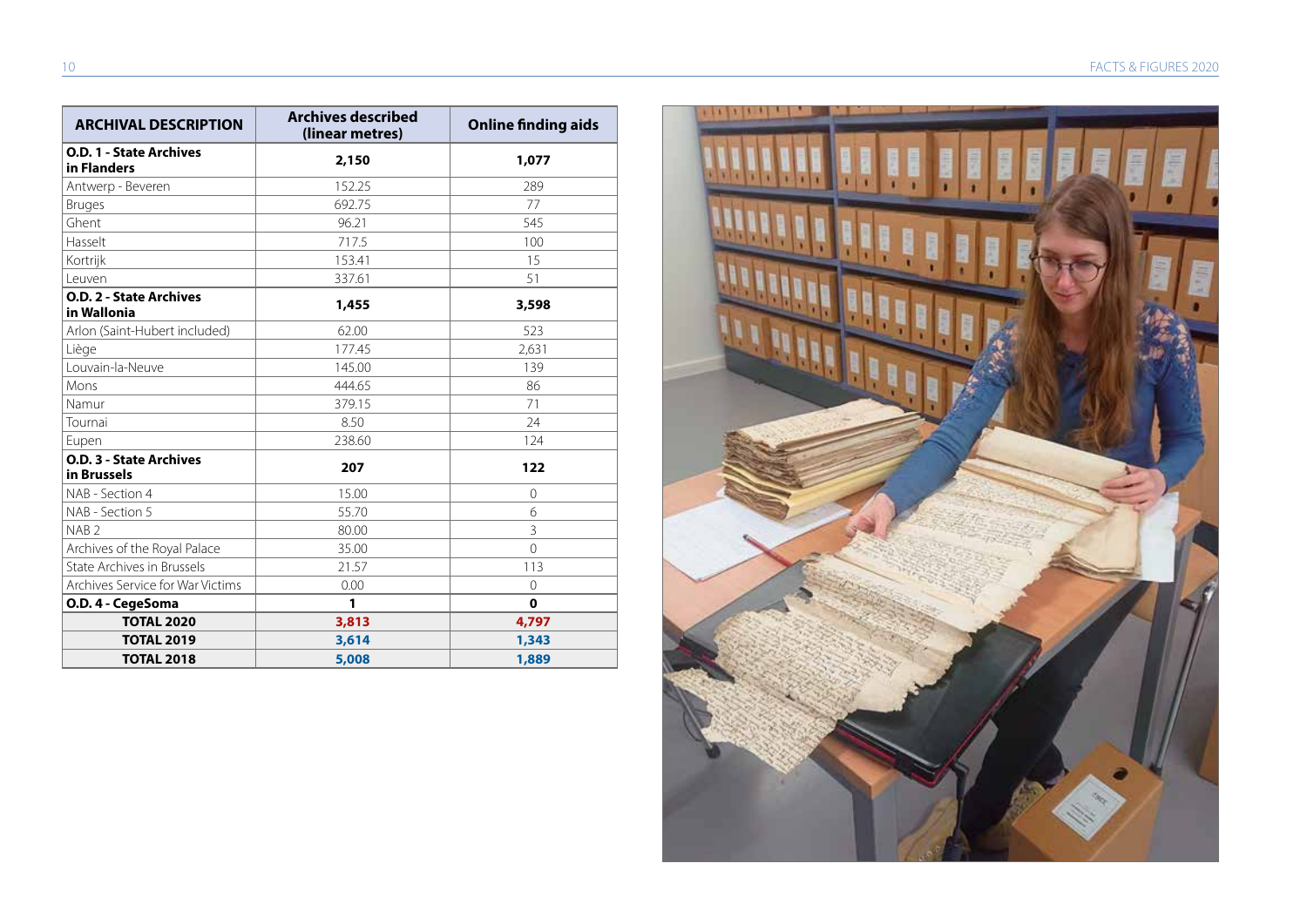| <b>PRESERVATION</b>                        | (Re-)packaged archives<br>(linear metres) | <b>Restorations carried out internally</b><br>(items)* | <b>Restorations carried out externally</b><br>(items) |
|--------------------------------------------|-------------------------------------------|--------------------------------------------------------|-------------------------------------------------------|
| O.D. 1 - State Archives in Flanders        | 2,864                                     |                                                        | 2,078                                                 |
| Antwerp - Beveren                          | 1.887.03                                  |                                                        | $\Omega$                                              |
| <b>Bruges</b>                              | 94.92                                     |                                                        | 52                                                    |
| Ghent                                      | 483.74                                    |                                                        | 2,023                                                 |
| Hasselt                                    | 29.38                                     |                                                        | $\Omega$                                              |
| Kortrijk                                   | 107.36                                    |                                                        | $\overline{0}$                                        |
| Leuven                                     | 261.99                                    |                                                        | $\overline{3}$                                        |
| O.D. 2 - State Archives in Wallonia        | 2,550                                     |                                                        | 436                                                   |
| Arlon (Saint-Hubert included)              | 325.00                                    |                                                        | $\overline{0}$                                        |
| Liège                                      | 77.00                                     |                                                        | 435                                                   |
| Louvain-la-Neuve                           | 52.00                                     |                                                        | $\circ$                                               |
| Mons                                       | 1,232.85                                  |                                                        | $\circ$                                               |
| Namur                                      | 619.00                                    |                                                        |                                                       |
| Tournai                                    | 6.00                                      |                                                        | $\overline{0}$                                        |
| Eupen                                      | 238.60                                    |                                                        | $\Omega$                                              |
| <b>O.D. 3 - State Archives in Brussels</b> | 958                                       | 56                                                     | 2,089                                                 |
| NAB - Section 4                            | 222.50                                    | 56                                                     | 0                                                     |
| NAB - Section 5                            | 359.00                                    |                                                        | $\circ$                                               |
| NAB <sub>2</sub>                           | 88.00                                     |                                                        | 2,089                                                 |
| Archives of the Royal Palace               | 32.00                                     |                                                        | $\overline{0}$                                        |
| State Archives in Brussels                 | 71.00                                     |                                                        | $\mathbf 0$                                           |
| Archives Service for War Victims           | 185.50                                    |                                                        | 0                                                     |
| O.D. 4 - CegeSoma                          | 33                                        |                                                        | $\mathbf{0}$                                          |
| <b>TOTAL 2020</b>                          | 6,405                                     | 56                                                     | 4,603                                                 |
| <b>TOTAL 2019</b>                          | 15,544                                    | 139                                                    | 760                                                   |
| <b>TOTAL 2018</b>                          | 6,962                                     | 374                                                    | 2,441                                                 |

\* Carried out by the restoration workshop of the National Archives.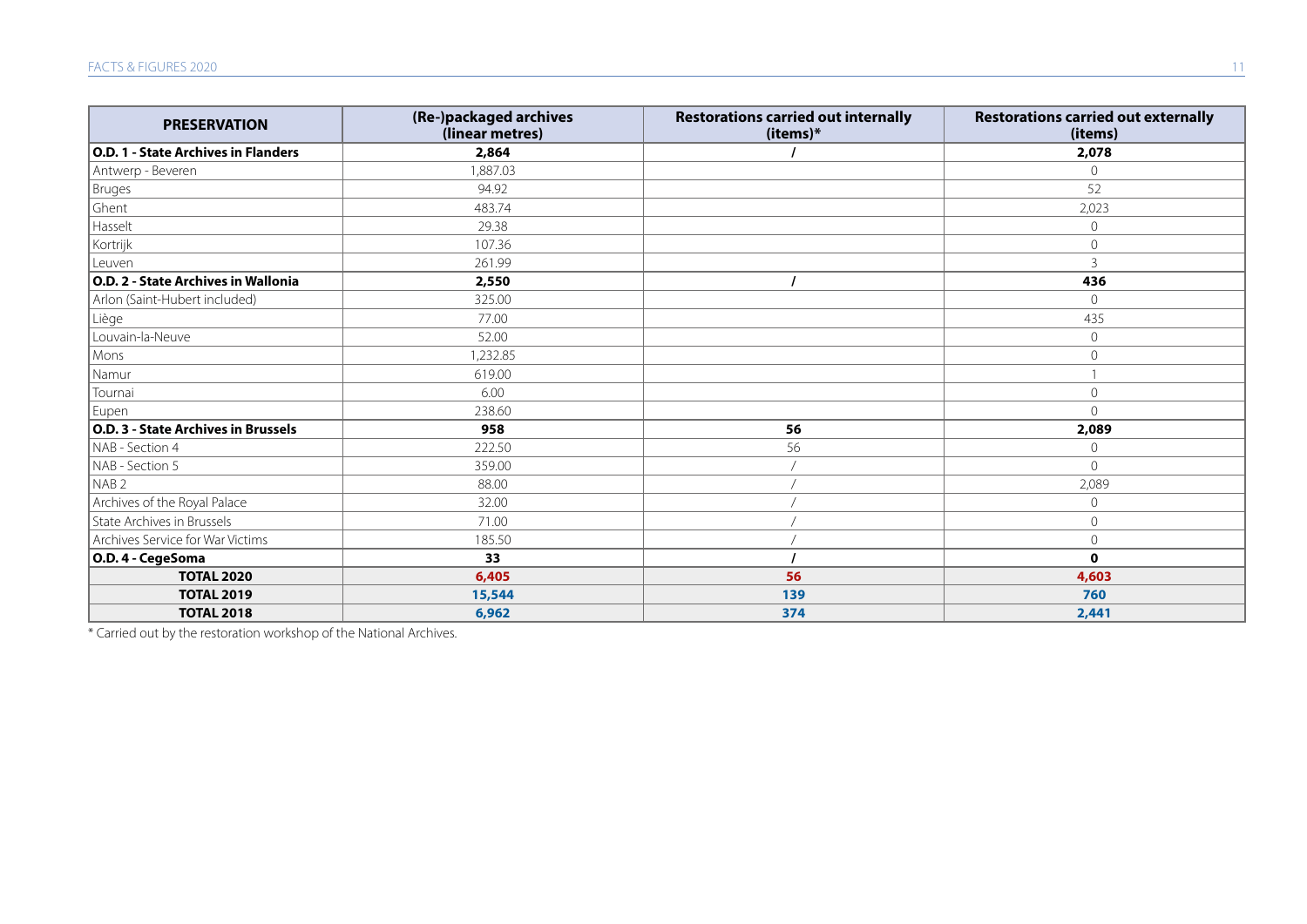#### **Library**

| <b>COLLECTION MANAGEMENT</b>               | Increase in number of titles | <b>Increase in linear metres</b> | <b>Current magazine subscriptions</b> |
|--------------------------------------------|------------------------------|----------------------------------|---------------------------------------|
| <b>O.D. 1 - State Archives in Flanders</b> | 931                          | 47.95                            | 97                                    |
| Antwerp - Beveren                          | 288                          | 2.44                             | 27                                    |
| Bruges                                     | 198                          | 37.90                            | 16                                    |
| Ghent                                      | 70                           | 1.46                             | $\mathbf{3}$                          |
| Hasselt                                    | 33                           | 2.50                             | 28                                    |
| Kortrijk                                   | 226                          | 1.99                             | 23                                    |
| Leuven                                     | 116                          | 1.66                             | $\Omega$                              |
| O.D. 2 - State Archives in Wallonia        | 4,600                        | 156.56                           | 82                                    |
| Arlon (Saint-Hubert included)              | 349                          | 4.50                             | 42                                    |
| Liège                                      | 103                          | 89.49                            | $\overline{0}$                        |
| Louvain-la-Neuve                           | 89                           | 0.85                             | $\overline{0}$                        |
| Mons                                       | 46                           | 1.12                             | 8                                     |
| Namur                                      | 2,262                        | 34.10                            | 21                                    |
| Tournai                                    | 15                           | 0.50                             | 11                                    |
| Eupen                                      | 1,736                        | 26.00                            | $\Omega$                              |
| O.D. 3 - State Archives in Brussels        | 301                          | 7.95                             | 120                                   |
| NAB - Central Library                      | 234                          | 5.60                             | 120                                   |
| NAB <sub>2</sub>                           | 33                           | 1.00                             | $\mathbf{0}$                          |
| Archives of the Royal Palace               | 26                           | 0.85                             | $\mathbf{0}$                          |
| State Archives in Brussels                 | $\sqrt{a}$                   | 0.00                             | $\mathbf{0}$                          |
| Archives Service for War Victims           | 8                            | 0.50                             | $\mathcal{O}$                         |
| O.D. 4 - CegeSoma                          | 859                          | 18.50                            | 85                                    |
| <b>TOTAL 2020</b>                          | 6,691                        | 231                              | 384                                   |
| <b>TOTAL 2019</b>                          | 4,945                        | 168                              | 369                                   |
| <b>TOTAL 2018</b>                          | 8,885                        | $122$                            | 493                                   |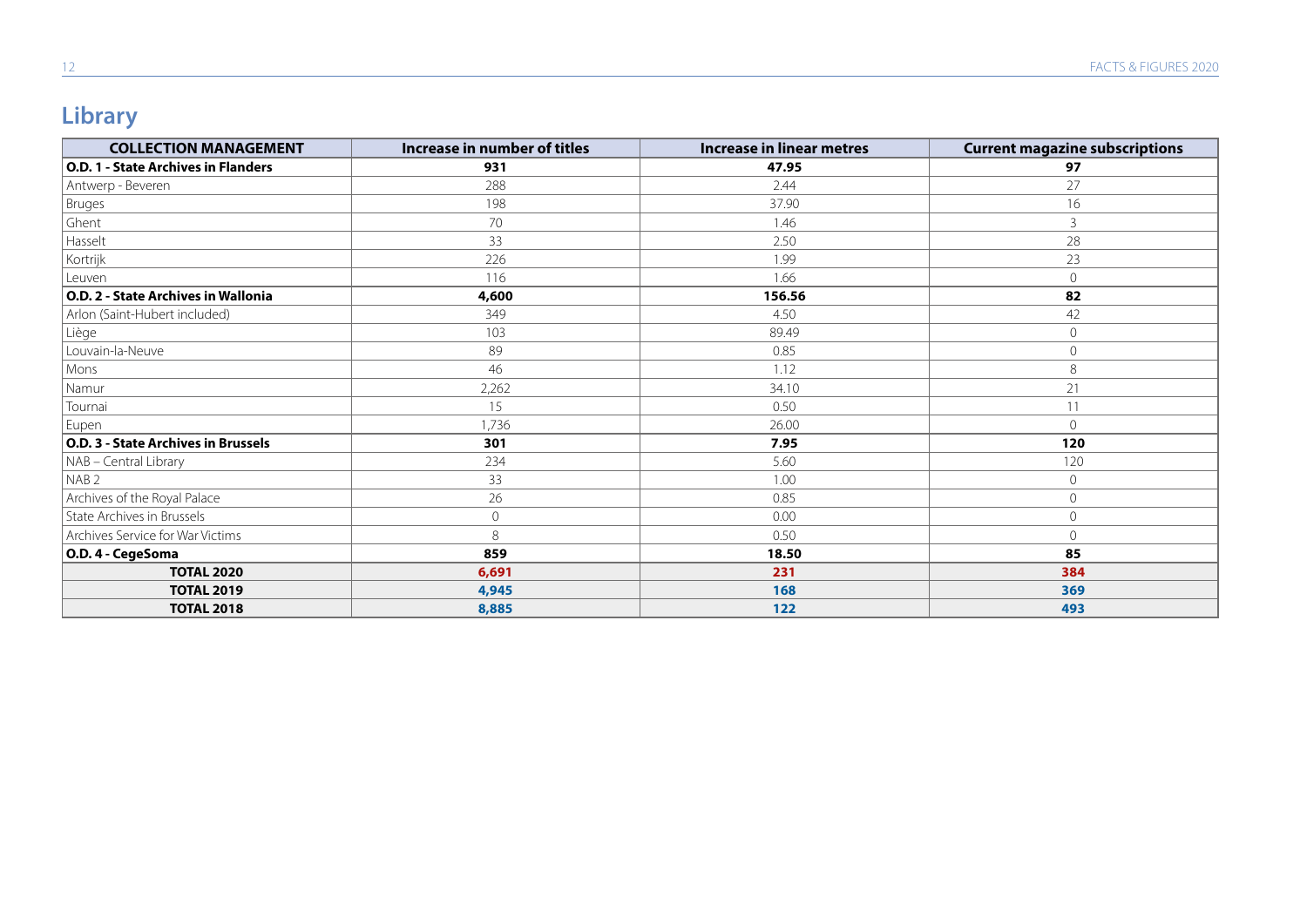# **Archives supervision & advice**

| <b>PARTNER OF ARCHIVE PRODUCERS</b>              | Number of visits to archive producers* | <b>Published disposal lists</b> | Archives approved for destruction<br>(linear metres) |
|--------------------------------------------------|----------------------------------------|---------------------------------|------------------------------------------------------|
| <b>Section Archives Supervision &amp; Advice</b> | 34                                     | 18                              | 2,039                                                |
| O.D. 1 - State Archives in Flanders              | 196                                    | $\mathbf 0$                     | 13,354                                               |
| Antwerp - Beveren                                | 56                                     | $\circ$                         | 3,131.00                                             |
| <b>Bruges</b>                                    | 5                                      | $\mathbf 0$                     | 2,105.55                                             |
| Ghent                                            | 120                                    | $\overline{0}$                  | 3,604.06                                             |
| Hasselt                                          | $\overline{2}$                         | $\overline{0}$                  | 1,473.00                                             |
| Kortrijk                                         | $\mathsf{3}$                           | $\overline{0}$                  | 561.76                                               |
| Leuven                                           | 10                                     | $\overline{0}$                  | 2,479.00                                             |
| O.D. 2 - State Archives in Wallonia              | 192                                    | 3                               | 7,464                                                |
| Arlon (Saint-Hubert included)                    | 111.5                                  | $\overline{0}$                  | 426.44                                               |
| Liège                                            | 28.5                                   | $\overline{0}$                  | 820.11                                               |
| Louvain-la-Neuve                                 | 3                                      | $\Omega$                        | 1,189.50                                             |
| Mons                                             | 18                                     | $\overline{O}$                  | 2,959.71                                             |
| Namur                                            | 16                                     | 3                               | 1,927.55                                             |
| Tournai                                          | 6                                      | $\overline{O}$                  | 121.50                                               |
| Eupen                                            | 9                                      | $\overline{0}$                  | 19.00                                                |
| <b>O.D. 3 - State Archives in Brussels</b>       | 32                                     | $\mathbf 0$                     | 3,314                                                |
| NAB - Section 4                                  | $\overline{4}$                         | $\mathbf{0}$                    | 0.00                                                 |
| NAB - Section 5                                  | 16                                     | $\overline{0}$                  | See Archives Supervision                             |
| NAB <sub>2</sub>                                 | 6                                      | $\overline{O}$                  | 168.00                                               |
| Archives of the Royal Palace                     | $\mathbf 0$                            | $\overline{0}$                  | 0.00                                                 |
| State Archives in Brussels                       | 6                                      | $\overline{0}$                  | 3,146.10                                             |
| Archives Service for War Victims                 | $\mathbf 0$                            | $\overline{0}$                  | 0.00                                                 |
| O.D. 4 - CegeSoma                                |                                        |                                 |                                                      |
| <b>TOTAL 2020</b>                                | 454                                    | 21                              | 26,171                                               |
| <b>TOTAL 2019</b>                                | 710                                    | 40                              | 35,275                                               |
| <b>TOTAL 2018</b>                                | 656                                    | 10                              | 37,216                                               |

\* unit: half workday.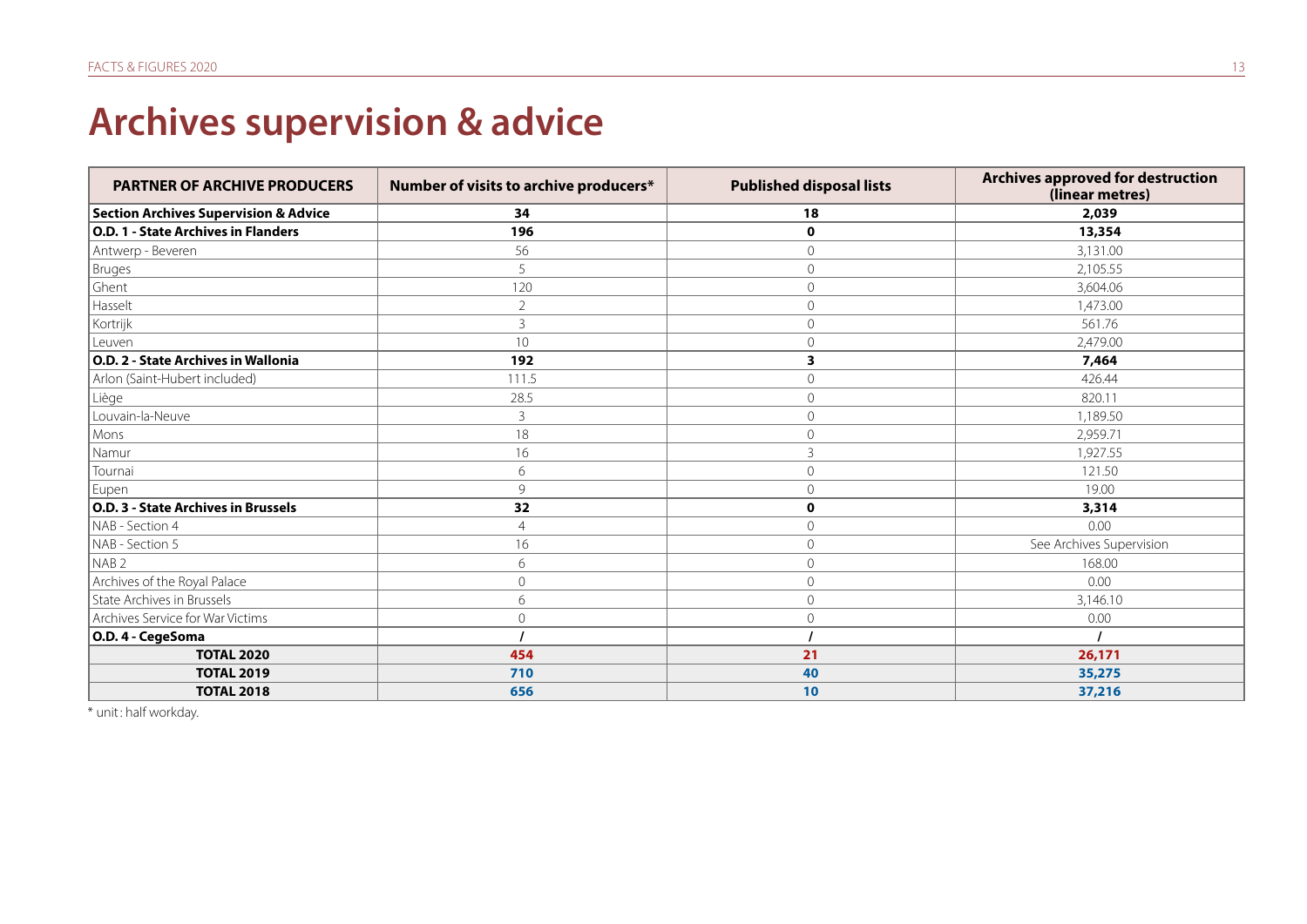#### **Digitisation**

| <b>DIGITISING ARCHIVES &amp; MAKING THEM</b><br><b>ACCESSIBLE ONLINE (cumulative figures)</b> | 2020       | 2019       | 2018       |
|-----------------------------------------------------------------------------------------------|------------|------------|------------|
| <b>Archives: digitised items</b>                                                              |            |            |            |
| Number of digitised inventories                                                               | 228,679    | 218,526    | 209,846    |
| Number of digital items                                                                       | 25,934,533 | 25,426,305 | 23,986,609 |
| Volume of digital items (in terabytes)                                                        | 403        | 389        | 360        |
| Archives made digitally accessible via System of Archives Management (SAM)                    |            |            |            |
| Archive blocks                                                                                | 31,834     | 28,048     | 27,046     |
| Archive units                                                                                 | 15,902,745 | 15,332,136 | 14,759,354 |
| Finding aids                                                                                  | 25,176     | 24,142     | 23,155     |
| Archive producers                                                                             | 41,872     | 39,769     | 39,156     |
| Search engine "Search engine"                                                                 |            |            |            |
| Names recorded                                                                                | 38,661,022 | 35,120,798 | 34,348,934 |
| Records analysed                                                                              | 12,515,414 | 11,513,699 | 11,256,000 |
| Volunteer projects                                                                            | 110        | 97         | 96         |
| Search engine "Search archives"                                                               |            |            |            |
| Finding aids*                                                                                 | 23,018     | 22,840     | 23,149     |
| Digital finding aids**                                                                        | 15,900     | 13,759     | 12,470     |
| Search engine "Search archive producers"                                                      |            |            |            |
| Archive producers                                                                             | 35,098     | 35,098     | 35,098     |
| Belgian contribution to APE, coordinated by the State Archives                                |            |            |            |
| Associated Belgian archive institutions                                                       | 79         | 79         | 78         |
| Integrated search instruments                                                                 | 29,008     | 28,273     | 27,235     |
| Description units recorded                                                                    | 8,862,750  | 8,824,229  | 8,126,744  |

The figures shown in the table above are cumulative figures. Decreases can be due to the elimination of duplicate items, the merging of finding aids or the erasure of superfluous or null items/files.

\* Finding aids are the total number of (printed) inventories, transfer lists, archive check-lists,… integrated in the archives management system of the State Archives (therefore not publicly accessible online).

\*\* "Digital finding aids" are finding aids available in digital format via http//search.arch.be.



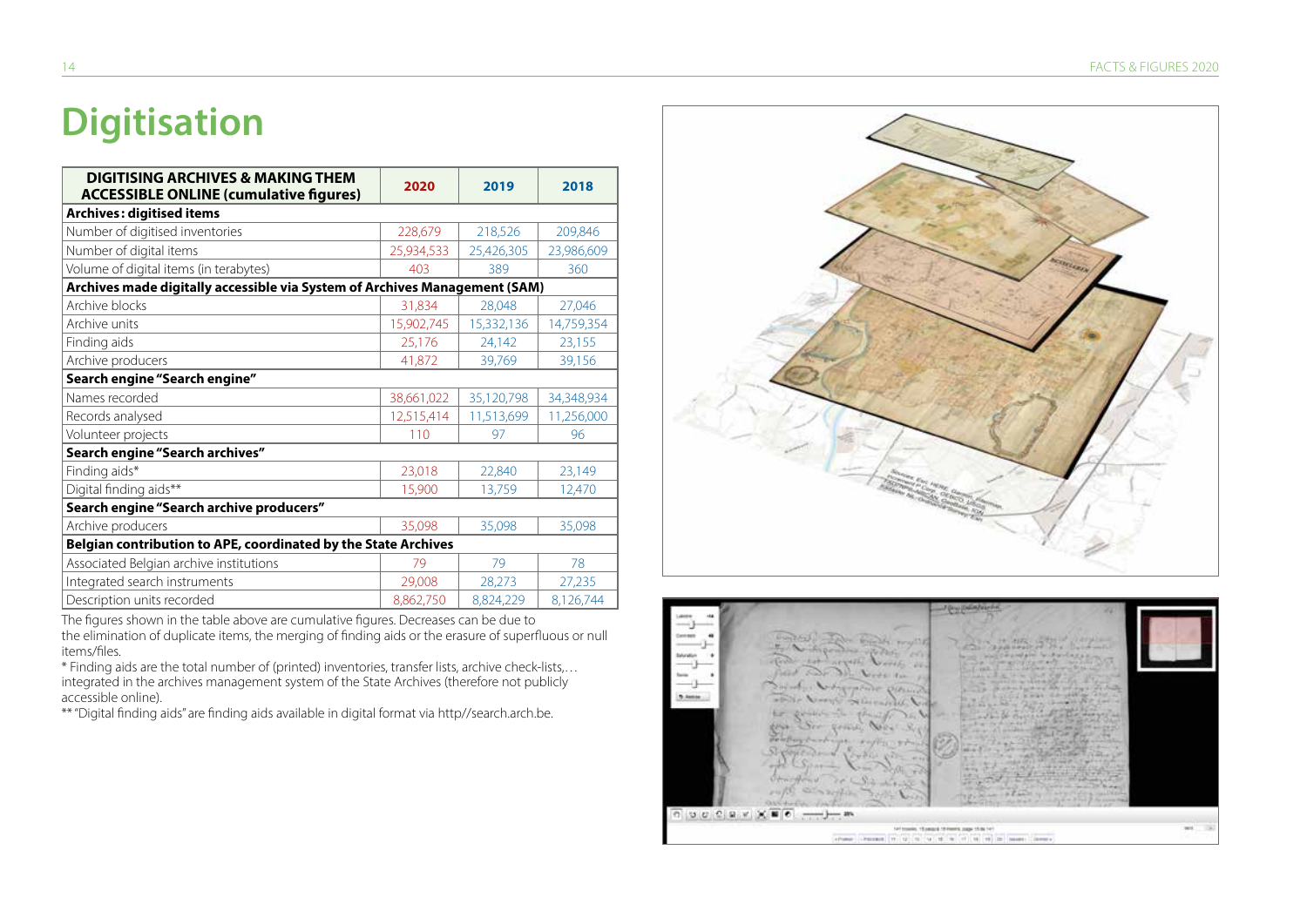| <b>DIGISATION PER STATE ARCHIVES</b><br><b>REPOSITORY</b> | Number of scans on demand | <b>Number of scans for</b><br>own projects |
|-----------------------------------------------------------|---------------------------|--------------------------------------------|
| <b>O.D. 1 - State Archives in Flanders</b>                | 35,823                    | 21,928                                     |
| Antwerp - Beveren                                         | 398                       | 0                                          |
| <b>Bruges</b>                                             | 15,608                    | $\mathbf 0$                                |
| Ghent                                                     | 7,514                     | $\Omega$                                   |
| Hasselt                                                   | 880                       | $\Omega$                                   |
| Kortrijk                                                  | 641                       | $\Omega$                                   |
| Leuven                                                    | 10.782                    | 21,928                                     |
| O.D. 2 - State Archives in Wallonia                       | 25,478                    | 36,121                                     |
| Arlon (Saint-Hubert included)                             | 550                       | 250                                        |
| Liège                                                     | 9,398                     | 15,443                                     |
| Louvain-la-Neuve                                          | 124                       | $\Omega$                                   |
| Mons                                                      | 4,465                     | $\Omega$                                   |
| Namur                                                     | 10.389                    | 800                                        |
| Tournai                                                   | 108                       | 3,115                                      |
| Eupen                                                     | 444                       | 16,513                                     |
| O.D. 3 - State Archives in Brussels                       | 50,385                    | 4,140                                      |
| NAB - Section 4                                           | 23,096                    | 3,000                                      |
| NAB - Section 5                                           | with Section 4            | $\Omega$                                   |
| NAB <sub>2</sub>                                          | 15,828                    | 1,140                                      |
| Archives of the Royal Palace                              | 456                       | $\mathbf 0$                                |
| State Archives in Brussels                                | 8.393                     | $\mathbf 0$                                |
| Archives Service for War Victims                          | 2,612                     | $\Omega$                                   |
| O.D. 4 - CegeSoma                                         | 3,441                     | 333                                        |
| <b>TOTAL 2020</b>                                         | 115,127                   | 62,522                                     |
| <b>TOTAL 2019</b>                                         | 95,275                    | 95,365                                     |
| <b>TOTAL 2018</b>                                         | 105,905                   | 228,722                                    |

**Grant** N: 1903 N: 1903 Sandwich de Touchur Touters to galle, amount to a comment decades  $\begin{array}{c}\n\hline\n\end{array}$ to the Sandwice  $\frac{1}{\sqrt{2\pi}\sqrt{2}}$ to the timbers moment Carter Videntile cartes ? Werk' **Berghtaus** 1  $\frac{1}{2}$ 

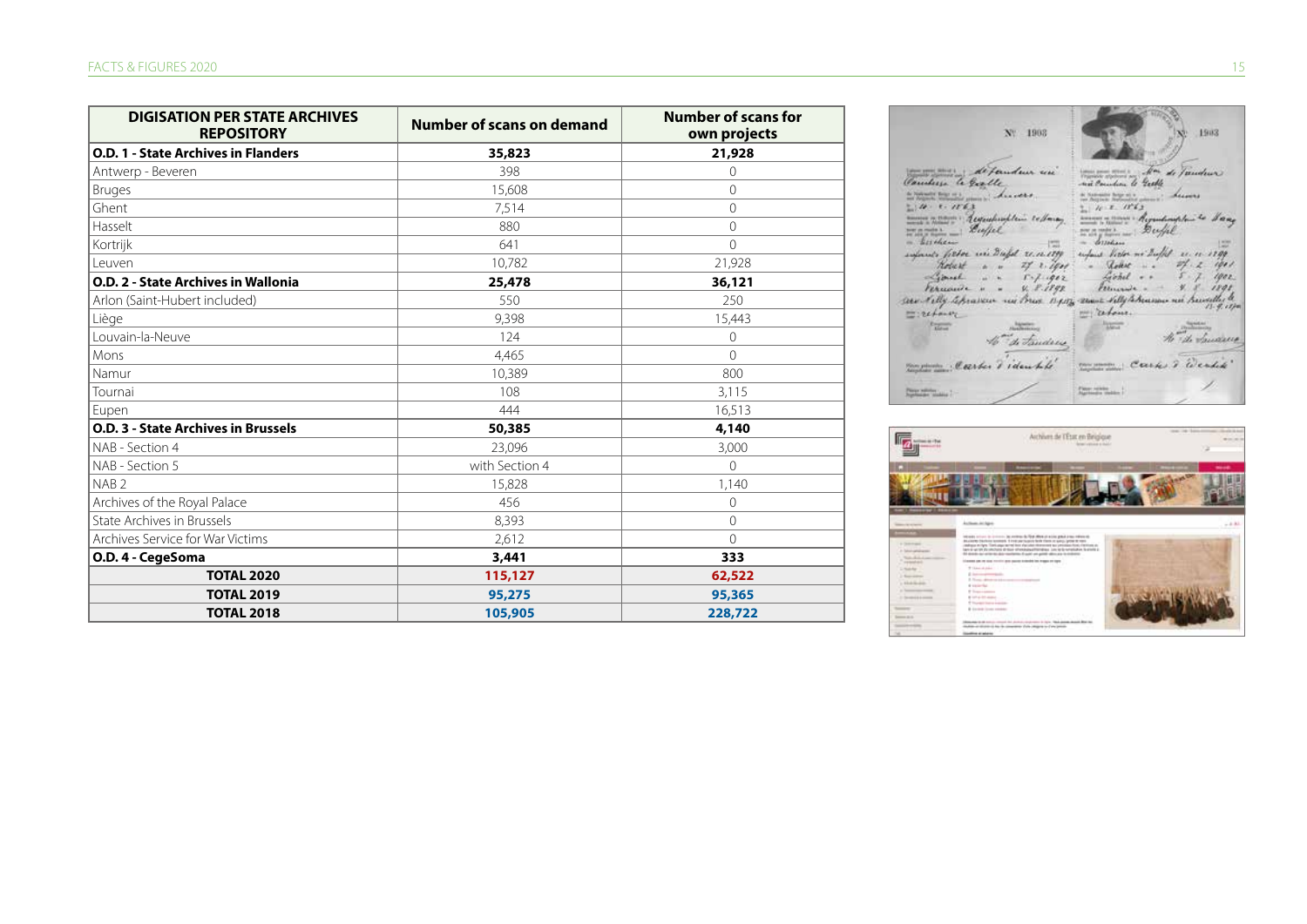## **Service to the Public**

| <b>READERS AND READING ROOM</b><br><b>ATTENDANCE</b> | Number of reader cards/<br>individual visits | Number of work visits in<br>a reading room | <b>Number of archival items</b><br>charged out in reading room | <b>Number of press clippings/</b><br>magazines/library items<br>charged out |
|------------------------------------------------------|----------------------------------------------|--------------------------------------------|----------------------------------------------------------------|-----------------------------------------------------------------------------|
| <b>O.D. 1 - State Archives in Flanders</b>           | 985                                          | 9,104                                      | 32,627                                                         |                                                                             |
| Antwerp - Beveren                                    | 225                                          | 2,194                                      | 8,602                                                          |                                                                             |
| <b>Bruges</b>                                        | 166                                          | 2,072                                      | 8,556                                                          |                                                                             |
| Ghent                                                | 233                                          | 1.370                                      | 8,875                                                          |                                                                             |
| Hasselt                                              | 114                                          | 347                                        | 502                                                            |                                                                             |
| Kortrijk                                             | 101                                          | 1,120                                      | 2,714                                                          |                                                                             |
| Leuven                                               | 146                                          | 2,001                                      | 3,378                                                          |                                                                             |
| O.D. 2 - State Archives in Wallonia                  | 857                                          | 4,123                                      | 9,712                                                          |                                                                             |
| Arlon (Saint-Hubert included)                        | 144                                          | 779                                        | 1,327                                                          |                                                                             |
| Liège                                                | 207                                          | 1,285                                      | 1,895                                                          |                                                                             |
| Louvain-la-Neuve                                     | 119                                          | 422                                        | 886                                                            |                                                                             |
| Mons                                                 | 141                                          | 775                                        | 3,331                                                          |                                                                             |
| Namur                                                | 144                                          | 520                                        | 1.648                                                          |                                                                             |
| Tournai                                              | 46                                           | 161                                        | 301                                                            |                                                                             |
| Eupen                                                | 56                                           | 181                                        | 324                                                            |                                                                             |
| <b>O.D. 3 - State Archives in Brussels</b>           | 1,070                                        | 3,721                                      | 21,600                                                         |                                                                             |
| NAB - Section 4 + Section 5                          | 459                                          | 2.070                                      | 11.335                                                         |                                                                             |
| NAB <sub>2</sub>                                     | 305                                          | 836                                        | 5,145                                                          |                                                                             |
| Archives of the Royal Palace                         | 49                                           | 101                                        | 1,447                                                          |                                                                             |
| State Archives in Brussels                           | 94                                           | 523                                        | 1.768                                                          |                                                                             |
| Archives Service for War Victims                     | 163                                          | 191                                        | 1,905                                                          |                                                                             |
| O.D. 4 - CegeSoma                                    | 33                                           | 465                                        | 967                                                            | 575                                                                         |
| <b>TOTAL 2020</b>                                    | 2,945                                        | 17,413                                     | 64,906                                                         | 575                                                                         |
| <b>TOTAL 2019</b>                                    | 5,270                                        | 31,782                                     | 94,088                                                         | 1,089                                                                       |
| <b>TOTAL 2018</b>                                    | 5,149                                        | 28,253                                     | 101,023                                                        | 4,415                                                                       |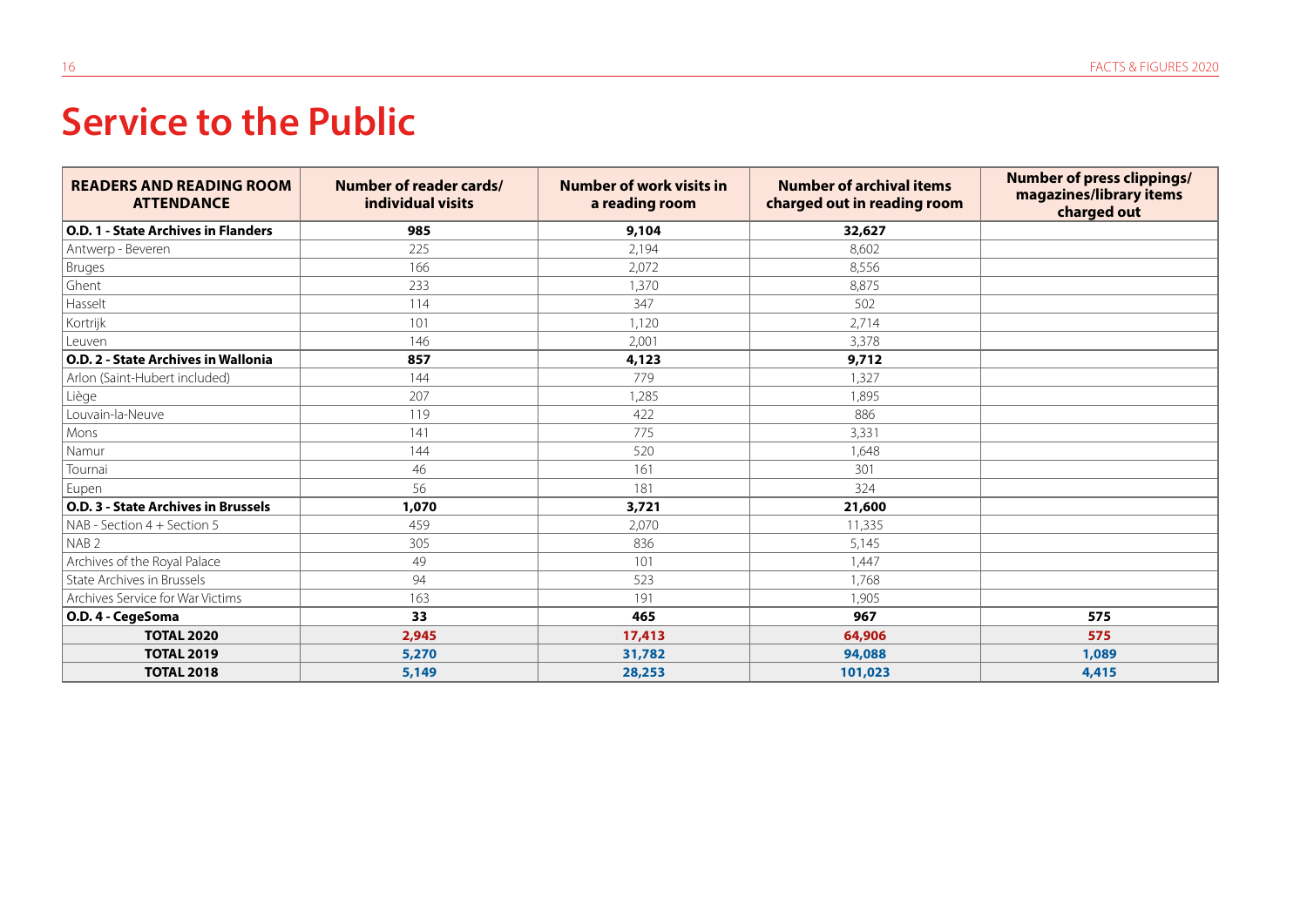| <b>SCIENTIFIC SERVICE TO THE PUBLIC</b>    | <b>Number of expert questions</b> |
|--------------------------------------------|-----------------------------------|
| <b>O.D. 1 - State Archives in Flanders</b> | 4,429                             |
| Antwerp - Beveren                          | 581                               |
| <b>Bruges</b>                              | 1,470                             |
| Ghent                                      | 1,334                             |
| Hasselt                                    | 307                               |
| Kortrijk                                   | 323                               |
| Leuven                                     | 414                               |
| O.D. 2 - State Archives in Wallonia        | 5,688                             |
| Arlon (Saint-Hubert included)              | 400                               |
| Liège                                      | 2,506                             |
| Louvain-la-Neuve                           | 438                               |
| Mons                                       | 726                               |
| Namur                                      | 1,031                             |
| Tournai                                    | 346                               |
| Eupen                                      | 241                               |
| <b>O.D. 3 - State Archives in Brussels</b> | 5,304                             |
| NAB - Section 4                            | 308                               |
| NAB - Section 5                            | 1,232                             |
| NAB <sub>2</sub>                           | 2,022                             |
| Archives of the Royal Palace               | 135                               |
| <b>State Archives in Brussels</b>          | 475                               |
| Archives Service for War Victims           | 1,132                             |
| O.D. 4 - CegeSoma                          | 1,832                             |
| <b>TOTAL 2020</b>                          | 17,253                            |
| <b>TOTAL 2019</b>                          | 15,722                            |
| <b>TOTAL 2018</b>                          | 19,917                            |



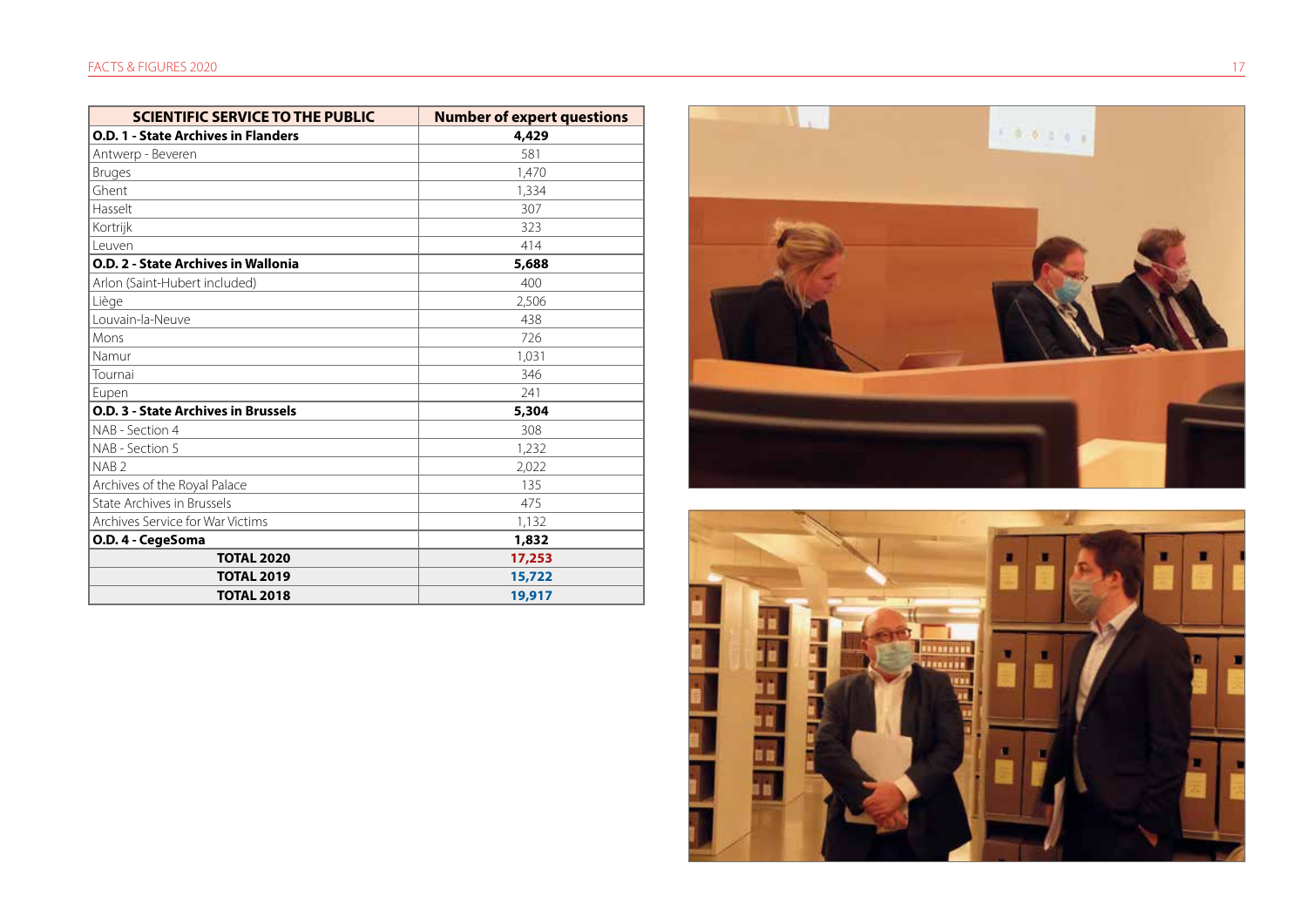| PUBLIC SCIENTIFIC ACTIVITIES (conferences, colloquia,<br>workshops, book presentations, papers, etc.) | <b>Number of activities</b> | <b>Number of visitors</b> |
|-------------------------------------------------------------------------------------------------------|-----------------------------|---------------------------|
| <b>O.D. 1 - State Archives in Flanders</b>                                                            | 9                           | 388                       |
| Antwerp - Beveren                                                                                     | 3                           | 218                       |
| <b>Bruges</b>                                                                                         | $\Omega$                    | $\Omega$                  |
| Ghent                                                                                                 | $\overline{0}$              | $\Omega$                  |
| Hasselt                                                                                               | $\overline{\phantom{a}}$    | 20                        |
| Kortrijk                                                                                              | $\Omega$                    | $\Omega$                  |
| Leuven                                                                                                | $\overline{4}$              | 150                       |
| O.D. 2 - State Archives in Wallonia                                                                   | 8                           | 667                       |
| Arlon (Saint-Hubert included)                                                                         | $\overline{0}$              | $\Omega$                  |
| Liège                                                                                                 | $\overline{2}$              | 102                       |
| Louvain-la-Neuve                                                                                      |                             | 45                        |
| Mons                                                                                                  | $\Omega$                    | $\Omega$                  |
| Namur                                                                                                 | $\overline{4}$              | 510                       |
| Tournai                                                                                               | $\Omega$                    | $\Omega$                  |
| Eupen                                                                                                 |                             | 10                        |
| O.D. 3 - State Archives in Brussels                                                                   | $\mathbf{o}$                | $\mathbf 0$               |
| NAB - Section 4                                                                                       | $\Omega$                    | $\Omega$                  |
| NAB - Section 5                                                                                       | $\Omega$                    | $\Omega$                  |
| NAB <sub>2</sub>                                                                                      | $\mathbf 0$                 | $\Omega$                  |
| Archives of the Royal Palace                                                                          | $\Omega$                    | $\Omega$                  |
| State Archives in Brussels                                                                            | $\Omega$                    | $\Omega$                  |
| Archives Service for War Victims                                                                      | $\overline{0}$              | $\Omega$                  |
| O.D. 4 - CegeSoma                                                                                     | 3                           | 242                       |
| <b>TOTAL 2020</b>                                                                                     | 20                          | 1,297                     |
| <b>TOTAL 2019</b>                                                                                     | 81                          | 3,852                     |
| <b>TOTAL 2018</b>                                                                                     | 84                          | 3,211                     |

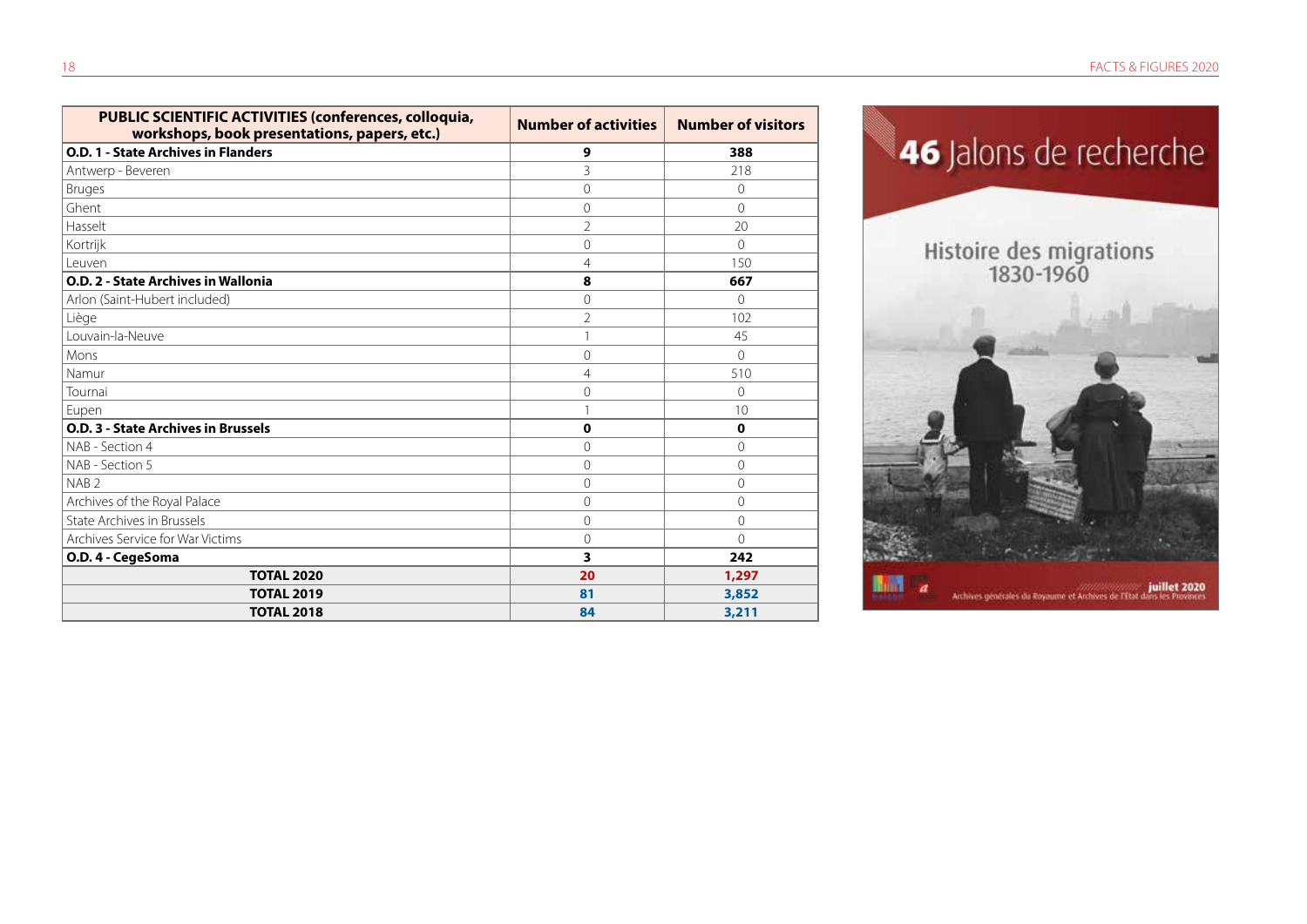| <b>EXPOSITIONS (at the State Archives)</b> | <b>Number</b><br>of exhibitions | <b>Number of visitors</b> |
|--------------------------------------------|---------------------------------|---------------------------|
| <b>O.D. 1 - State Archives in Flanders</b> |                                 | 125                       |
| <b>O.D. 2 - State Archives in Wallonia</b> | 8                               | 597                       |
| <b>O.D. 3 - State Archives in Brussels</b> |                                 | 0                         |
| O.D. 4 - CegeSoma                          | 0                               | 0                         |
| <b>TOTAL 2020</b>                          |                                 | 722                       |
| <b>TOTAL 2019</b>                          | 16                              | 3,786                     |
| <b>TOTAL 2018</b>                          | 6                               | 2,743                     |

\* The State Archives also organises or collaborates in extramural exhibitions. Example: Exposition 'Historische blik op het Leuvense gerechtsgebouw' from 10 October 2020 to 25 April 2021 at the recently renovated Palace of Justice for which the State Archives lended a number of documents.



| <b>GUIDED TOURS</b>                        | <b>Number of</b><br>guided tours | <b>Number of visitors</b> |
|--------------------------------------------|----------------------------------|---------------------------|
| <b>O.D. 1 - State Archives in Flanders</b> | 15                               | 205                       |
| Antwerp - Beveren                          | 0                                | $\Omega$                  |
| <b>Bruges</b>                              | 3                                | 40                        |
| Ghent                                      | 7                                | 117                       |
| Hasselt                                    | $\overline{2}$                   | 20                        |
| Kortrijk                                   | $\overline{0}$                   | $\Omega$                  |
| I euven                                    | 3                                | 28                        |
| <b>O.D. 2 - State Archives in Wallonia</b> | 12                               | 325                       |
| Arlon (Saint-Hubert included)              | 1                                | 20                        |
| Liège                                      | $\overline{O}$                   | $\Omega$                  |
| Louvain-la-Neuve                           | 1                                | 7                         |
| Mons                                       | 1                                | 11                        |
| Namur                                      | 9                                | 287                       |
| Tournai                                    | 0                                | $\Omega$                  |
| Eupen                                      | $\Omega$                         | $\Omega$                  |
| O.D. 3 - State Archives in Brussels        | 8                                | 84                        |
| NAB - Section 4                            | 4                                | 22                        |
| NAB - Section 5                            | 1                                | 18                        |
| NAB <sub>2</sub>                           | 3                                | 44                        |
| Archives of the Royal Palace               | 0                                | $\Omega$                  |
| State Archives in Brussels                 | $\Omega$                         | $\Omega$                  |
| Archives Service for War Victims           | $\overline{0}$                   | $\Omega$                  |
| O.D. 4 - CegeSoma                          | $\overline{2}$                   | 24                        |
| <b>TOTAL 2020</b>                          | 37                               | 638                       |
| <b>TOTAL 2019</b>                          | 101                              | 1,514                     |
| <b>TOTAL 2018</b>                          | 81                               | 1,640                     |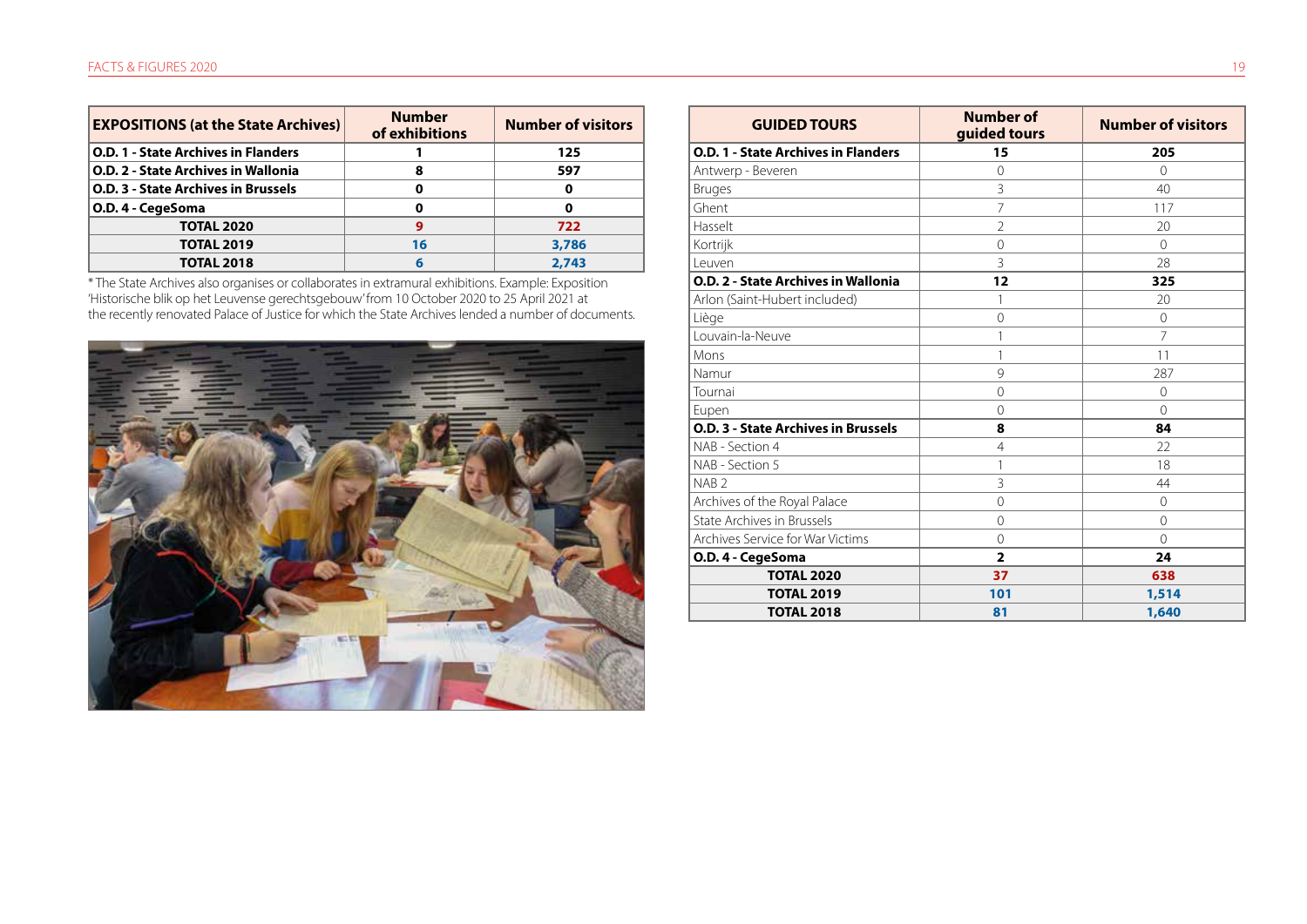| <b>OPEN HERITAGE</b><br><b>AND MONUMENT DAYS</b> | <b>Number of events</b> | <b>Number of visitors</b> |
|--------------------------------------------------|-------------------------|---------------------------|
| O.D. 1 - State Archives in Flanders              | 1                       | 300                       |
| Antwerp - Beveren                                | $\Omega$                | $\Omega$                  |
| <b>Bruges</b>                                    | $\mathbf{0}$            | $\overline{0}$            |
| Ghent                                            | $\mathbf 0$             | $\Omega$                  |
| Hasselt                                          | $\Omega$                | $\Omega$                  |
| Kortrijk                                         | $\overline{0}$          | $\Omega$                  |
| Leuven                                           | 1                       | 300                       |
| O.D. 2 - State Archives in Wallonia              | $\mathbf o$             | $\mathbf 0$               |
| Arlon (Saint-Hubert included)                    | $\Omega$                | $\Omega$                  |
| Liège                                            | $\overline{0}$          | $\Omega$                  |
| Louvain-la-Neuve                                 | $\Omega$                | $\Omega$                  |
| Mons                                             | $\Omega$                | $\Omega$                  |
| Namur                                            | $\Omega$                | $\Omega$                  |
| Tournai                                          | $\overline{0}$          | $\Omega$                  |
| Eupen                                            | $\mathbf 0$             | $\Omega$                  |
| <b>O.D. 3 - State Archives in Brussels</b>       | $\mathbf 0$             | 0                         |
| NAB - Section 4                                  | $\Omega$                | $\Omega$                  |
| NAB - Section 5                                  | $\Omega$                | $\Omega$                  |
| NAB <sub>2</sub>                                 | $\overline{0}$          | $\Omega$                  |
| Archives of the Royal Palace                     | $\Omega$                | $\Omega$                  |
| State Archives in Brussels                       | $\mathbf 0$             | $\overline{0}$            |
| Archives Service for War Victims                 | $\Omega$                | $\Omega$                  |
| O.D. 4 - CegeSoma                                | $\mathbf 0$             | $\mathbf 0$               |
| <b>TOTAL 2020</b>                                | 1                       | 300                       |
| <b>TOTAL 2019</b>                                | 10                      | 2,302                     |
| <b>TOTAL 2018</b>                                | 5                       | 2,686                     |

| <b>EXTERNAL SCIENTIFIC</b><br><b>ACTIVITIES</b> | <b>Scientific articles/</b><br>publications* | <b>Scientific activities</b> |
|-------------------------------------------------|----------------------------------------------|------------------------------|
| <b>O.D. 1 - State Archives in Flanders</b>      | 71                                           | 10                           |
| Antwerp - Beveren                               | 5                                            | $\mathfrak{D}$               |
| <b>Bruges</b>                                   | 3                                            | $\Omega$                     |
| Ghent                                           | 1                                            | 2                            |
| Hasselt                                         | 25                                           | 5                            |
| Kortrijk                                        | 7                                            | $\Omega$                     |
| Leuven                                          | 30                                           |                              |
| O.D. 2 - State Archives in Wallonia             | $\overline{z}$                               | 14                           |
| Arlon (Saint-Hubert included)                   | 1                                            | 4                            |
| Liège                                           | $\overline{2}$                               | 6                            |
| Louvain-la-Neuve                                | $\Omega$                                     | $\Omega$                     |
| Mons                                            | $\Omega$                                     | 1                            |
| Namur                                           | $\Omega$                                     | 3                            |
| Tournai                                         | $\overline{4}$                               | $\Omega$                     |
| Eupen                                           | $\Omega$                                     | $\Omega$                     |
| <b>O.D. 3 - State Archives in Brussels</b>      | 9                                            | 11                           |
| NAB - Section 4                                 | 1                                            |                              |
| NAB - Section 5                                 | 3                                            | 1                            |
| NAB <sub>2</sub>                                | $\overline{2}$                               | 9                            |
| Archives of the Royal Palace                    | $\Omega$                                     | $\Omega$                     |
| State Archives in Brussels                      | 3                                            | $\Omega$                     |
| Archives Service for War Victims                | $\Omega$                                     | $\Omega$                     |
| O.D. 4 - CegeSoma                               | 29                                           | 48                           |
| <b>TOTAL 2020</b>                               | 116                                          | 83                           |
| <b>TOTAL 2019</b>                               | 113                                          | 150                          |
| <b>TOTAL 2018</b>                               | 269                                          | 209                          |

\* The media have extensively covered the State Archives in various articles and reports.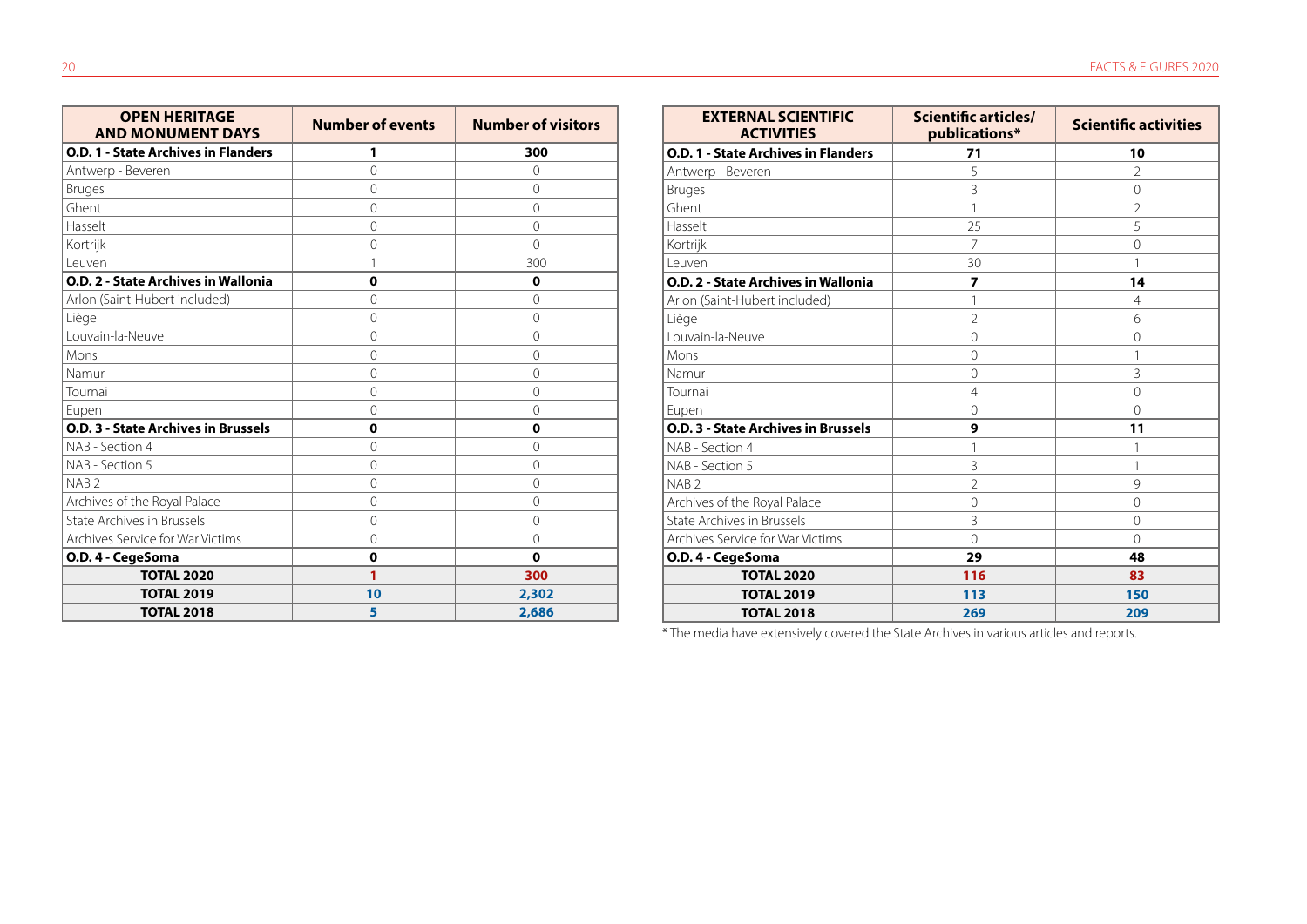|                                                 | <b>VALORISATION - ACCESS - COMMUNICATION</b>     | 2020               | 2019        | 2018        |
|-------------------------------------------------|--------------------------------------------------|--------------------|-------------|-------------|
|                                                 |                                                  | <b>WEBSITES*</b>   |             |             |
|                                                 | Number of registered visitors (accounts created) | 242,144            | 218,961     | 198,690     |
| search.arch.be                                  | Number of visitors                               | 591,952            | 535,124     | 521,540     |
|                                                 | Number of visits                                 | 2,634,588          | 2,235,469   | 2,125,093   |
|                                                 | Number of pages viewed                           | 148,979,901        | 132.825.544 | 119,223,173 |
|                                                 | Number of visitors                               | 344,072            | 302,565     | 290,036     |
| www.arch.be                                     | Number of visits                                 | 552,371            | 496,584     | 502,617     |
|                                                 | Number of pages viewed                           | 1,369,386          | 1,245,153   | 1,281,989   |
|                                                 | Number of visitors                               | 79,764             | 48,954      | 41,184      |
| www.cegesoma.be                                 | Number of visits                                 | 80,202             | 68,675      | 60,995      |
|                                                 | Number of pages viewed                           | 205,576            | 183,301     | 171,105     |
|                                                 | Number of visitors                               | 10,427             | 11,241      | 12,806      |
| warpress.cegesoma.be                            | Number of visits                                 | 14,864             | 14,780      | 17,246      |
|                                                 | Number of pages viewed                           | 153,623            | 124,010     | 124,700     |
|                                                 | Number of visitors                               | 114,057            | 91,071      | 47,275      |
| www.belgiumwwii.be                              | Number of visits                                 | 152,660            | 119,654     | 62,865      |
|                                                 | Number of pages viewed                           | 341,610            | 306,784     | 189,400     |
|                                                 | Number of visitors                               | 36,219             | 31,931      | 32,364      |
| www.journalbelgianhistory.be                    | Number of visits                                 | 43,645             | 36,690      | 37,402      |
|                                                 | Number of pages viewed                           | 88,591             | 74,298      | 76,093      |
|                                                 |                                                  | <b>NEWSLETTERS</b> |             |             |
|                                                 | Subscribers Dutch version                        | 6,511              | 6,412       | 6,232       |
| <b>State Archives Newsletter</b>                | Subscribers French version                       | 5,934              | 5,873       | 5,710       |
|                                                 | <b>Total (State Archives)</b>                    | 12,445             | 12,285      | 11,942      |
|                                                 | Subscribers Dutch version                        | 781                | 563         | 466         |
|                                                 | Subscribers French version                       | 645                | 475         | 383         |
| <b>CegeSoma Newsletter</b>                      | Subscribers English version                      | 159                | 80          | 73          |
|                                                 | <b>Total (CegeSoma)</b>                          | 1,585              | 1,118       | 922         |
|                                                 | <b>Total Newsletter subscribers</b>              | 14,030             | 13,403      | 12,864      |
|                                                 |                                                  | <b>FACEBOOK</b>    |             |             |
| <b>Facebook pages of</b>                        | www.facebook.com/rijksarchief                    | 5,154              | 4,431       | 3,826       |
| the State Archives                              | www.facebook.com/archives.etat                   | 8,001              | 6,631       | 5,783       |
| <b>Facebook page of CegeSoma</b>                | www.facebook.com/Cegesoma                        | 2,212              | 2,082       | 1,617       |
|                                                 | <b>Total of "Likes" on Facebook</b>              | 15,367             | 13,144      | 11,226      |
|                                                 |                                                  | YOUTUBE            |             |             |
|                                                 | Number of videos (own productions)               | 17                 | $\Omega$    | 5           |
| <b>YouTube channel of</b><br>the State Archives | Number of views on YouTube channel               | 32,086             | 19,654      | 23,800      |
|                                                 | Viewing time (in minutes)                        | 123,018            | 89,460      |             |

\* The State Archives also manages a number of websites dedicated to individual projects or exhibitions.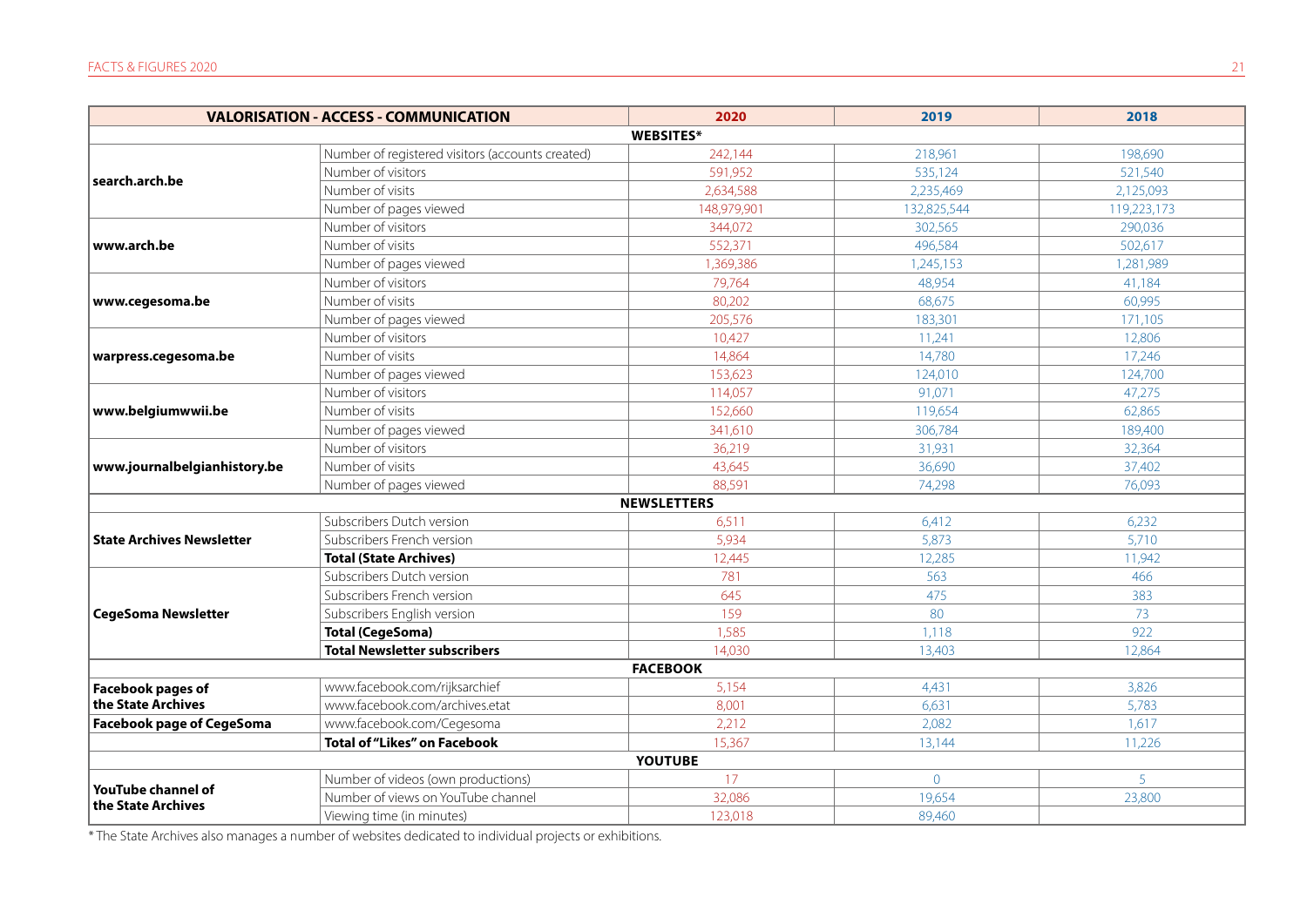| <b>FURTHER TRAINING</b>                    | <b>Number of training activities attended</b><br>(unit: half workday) | <b>Number of training activities provided</b><br>(unit: half workday) | <b>Number of participants to training</b><br>activities provided |
|--------------------------------------------|-----------------------------------------------------------------------|-----------------------------------------------------------------------|------------------------------------------------------------------|
| <b>O.D. 1 - State Archives in Flanders</b> | 41                                                                    | 18                                                                    | 245                                                              |
| Antwerp - Beveren                          | 10                                                                    | $\Omega$                                                              | 0                                                                |
| Bruges                                     | 8                                                                     | $\circ$                                                               | 0                                                                |
| Ghent                                      | 5                                                                     | 18                                                                    | 245                                                              |
| Hasselt                                    | 5                                                                     | $\Omega$                                                              | $\Omega$                                                         |
| Kortrijk                                   | 3                                                                     | $\circ$                                                               | 0                                                                |
| Leuven                                     | 10                                                                    | $\Omega$                                                              | $\Omega$                                                         |
| O.D. 2 - State Archives in Wallonia        | 29                                                                    | 12                                                                    | 21                                                               |
| Arlon (Saint-Hubert included)              | 24                                                                    | 12                                                                    | 21                                                               |
| Liège                                      | $\overline{0}$                                                        | $\mathbf{0}$                                                          | 0                                                                |
| Louvain-la-Neuve                           | $\overline{2}$                                                        | $\Omega$                                                              | $\Omega$                                                         |
| Mons                                       | $\overline{2}$                                                        | $\mathbf{0}$                                                          | 0                                                                |
| Namur                                      |                                                                       | $\mathbf{0}$                                                          | 0                                                                |
| Tournai                                    | $\overline{0}$                                                        | $\Omega$                                                              | $\Omega$                                                         |
| Eupen                                      | $\overline{0}$                                                        | $\Omega$                                                              | 0                                                                |
| <b>O.D. 3 - State Archives in Brussels</b> | 36                                                                    | 3                                                                     | 26                                                               |
| NAB - Section 4                            | 15                                                                    |                                                                       | 21                                                               |
| NAB - Section 5                            | $\overline{2}$                                                        | $\Omega$                                                              | 0                                                                |
| NAB <sub>2</sub>                           | 12                                                                    |                                                                       | 5                                                                |
| Archives of the Royal Palace               |                                                                       | $\Omega$                                                              | $\Omega$                                                         |
| State Archives in Brussels                 | 6                                                                     | $\Omega$                                                              | 0                                                                |
| Archives Service for War Victims           | $\mathbf{0}$                                                          | $\mathbf{0}$                                                          | 0                                                                |
| O.D. 4 - CegeSoma                          | 19                                                                    | $\mathbf 0$                                                           | 0                                                                |
| <b>TOTAL 2020</b>                          | 125                                                                   | 33                                                                    | 292                                                              |
| <b>TOTAL 2019</b>                          | 169                                                                   | 32                                                                    | 681                                                              |
| <b>TOTAL 2018</b>                          | 261                                                                   | 39                                                                    | 730                                                              |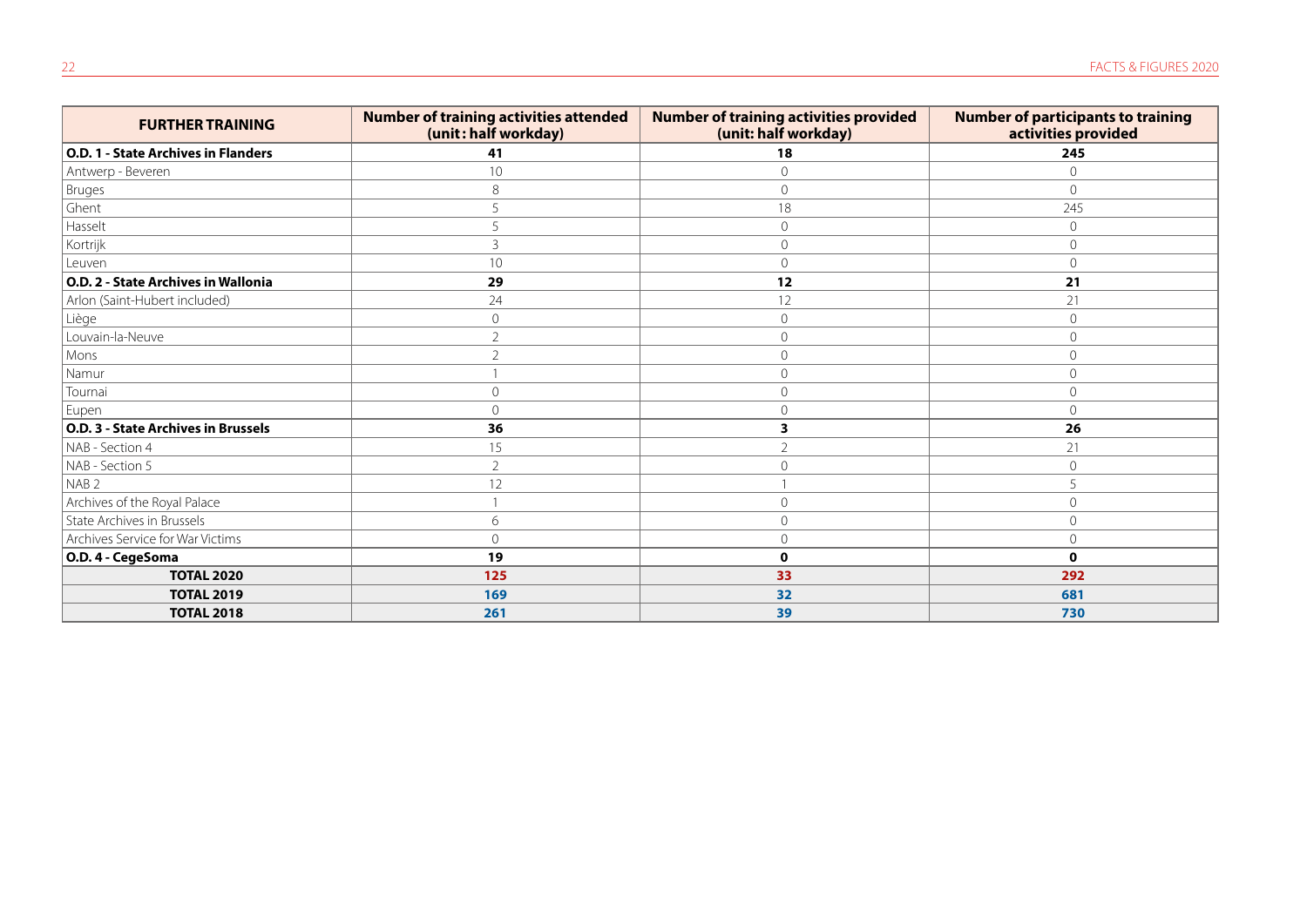| <b>LOANS</b>                               | <b>Number of items lent for exhibitions</b><br>(internal and external) |  |
|--------------------------------------------|------------------------------------------------------------------------|--|
| <b>O.D. 1 - State Archives in Flanders</b> | 26                                                                     |  |
| Antwerp - Beveren                          | $\Omega$                                                               |  |
| Bruges                                     | 6                                                                      |  |
| Ghent                                      | 5                                                                      |  |
| Hasselt                                    | 5                                                                      |  |
| Kortrijk                                   | $\Omega$                                                               |  |
| Leuven                                     | 10                                                                     |  |
| <b>O.D. 2 - State Archives in Wallonia</b> | 34                                                                     |  |
| Arlon (Saint-Hubert included)              | $\Omega$                                                               |  |
| Liège                                      | 29                                                                     |  |
| Louvain-la-Neuve                           | $\Omega$                                                               |  |
| Mons                                       | 1                                                                      |  |
| Namur                                      | 3                                                                      |  |
| Tournai                                    |                                                                        |  |
| Eupen                                      | $\Omega$                                                               |  |
| <b>O.D. 3 - State Archives in Brussels</b> | 44                                                                     |  |
| NAB - Section 4 + Section 5                | 30                                                                     |  |
| NAB <sub>2</sub>                           | 14                                                                     |  |
| Archives of the Royal Palace               | $\Omega$                                                               |  |
| State Archives in Brussels                 | $\Omega$                                                               |  |
| Archives Service for War Victims           | $\Omega$                                                               |  |
| O.D. 4 - CegeSoma                          | $\mathbf 0$                                                            |  |
| <b>TOTAL 2020</b>                          | 104                                                                    |  |
| <b>TOTAL 2019</b>                          | 398                                                                    |  |
| <b>TOTAL 2018</b>                          | 393                                                                    |  |